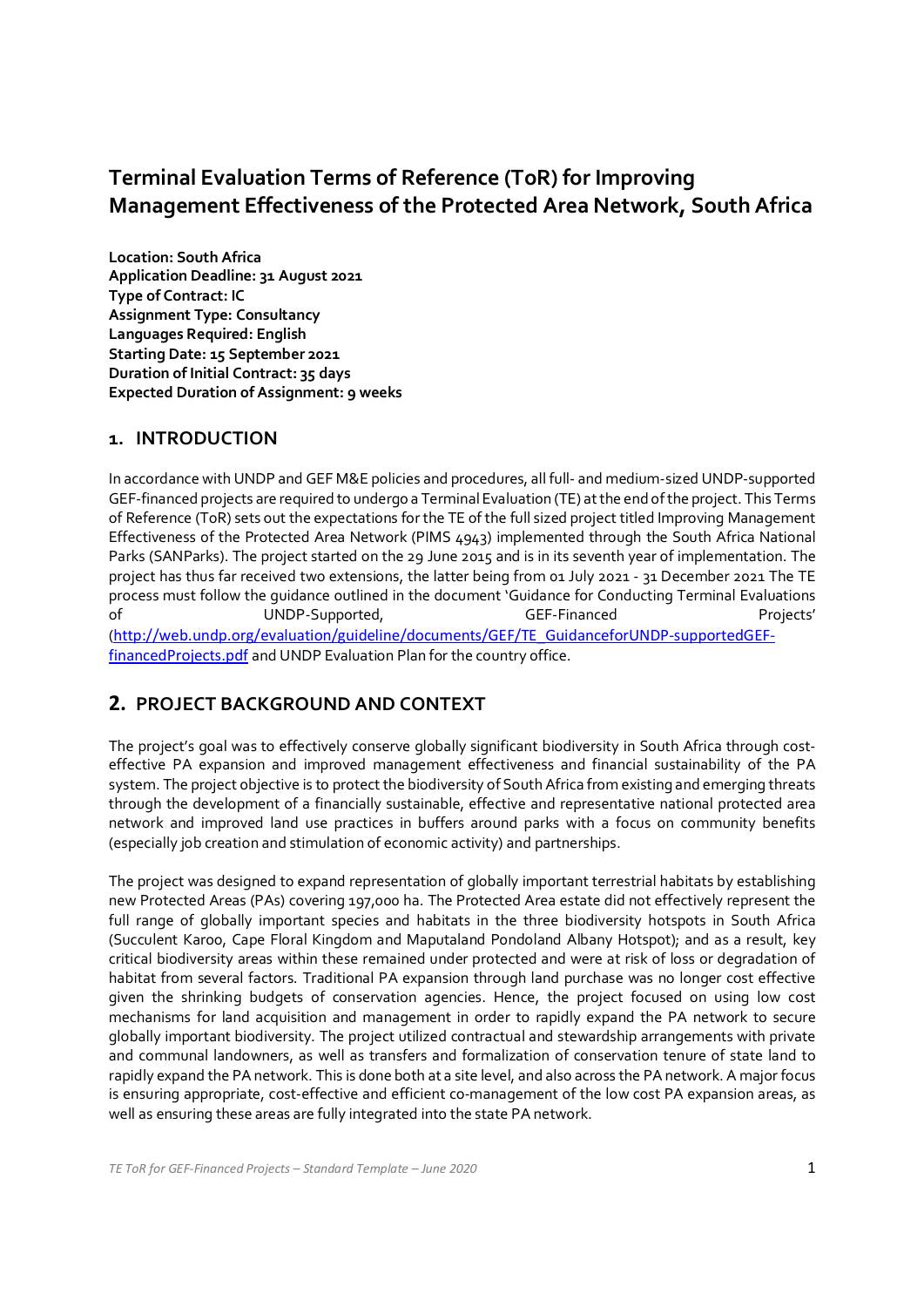The project also sought to ensure that the current protected area estate was effectively managed in order not to reverse current conservation gains. Management effectiveness was intended to be increased on 1,100,000 ha through integrated management planning, monitoring, evaluation and improved PA buffer zone interventions. Last but not least, the project sought to ensure financial sustainability of the PA estate through reducing costs of expansion, improving cost efficiencies within PA management agencies, including improving the resilience of existing income streams, financial governance, and strengthening benefit-sharing arrangements.

The key outcomes are as follows:

**Outcome 1:** National protected area estate expanded by 197,000 ha over a baseline of 7.9 million ha, resulting in increased representation of the following globally important terrestrial habitats currently underrepresented in the PA system.

**Outcome 2.1:** Improved PA management effectiveness delivers enhanced protection to 1,100,000 ha of new and existing protected areas.

**Outcome 2.2:** Improved PA management effectiveness through effective integrated interventions in buffer zones covering 100,000 ha around three national parks and/or provincial reserves through implementation of buffer zone policy and interventions including improved land use controls

Outcome 3.1: PA Expansion costs per hectare reduced by 60% over a baseline of US\$ 500/ha<sup>1</sup> by introducing partnerships for PA management and reducing direct purchase of state and other land for protected area expansion.

**Outcome 3.2:** To improve the financial sustainability of the expanded PA network by optimizing and diversifying revenue streams and by improving cost efficiencies.

| <b>Name</b>                                                                           | <b>Biodiversity Hotspot</b>              | Area      | <b>Conservation Agency</b>                                                                                                                            |
|---------------------------------------------------------------------------------------|------------------------------------------|-----------|-------------------------------------------------------------------------------------------------------------------------------------------------------|
| Richtersveld-coastal                                                                  | Succulent Karoo                          | 18,000 ha | <b>SANParks</b>                                                                                                                                       |
| <b>West Coast</b>                                                                     | Lowland Fynbos                           | 12,000 ha | Cape Nature, SANParks and<br>City of Cape Town                                                                                                        |
| Western Cape forest<br>exit areas                                                     | Fynbos                                   | 19,000 ha | Nature, Boland<br>Cape<br>and<br>Southern Cape areas                                                                                                  |
| Sneeuberg corridor<br>linking Mountain Zebra<br>and Camdeboo<br><b>National Parks</b> | Maputaland Pondoland<br>Albany grassland | 45,000 ha | <b>SANParks</b>                                                                                                                                       |
| Eastern Cape interior                                                                 | Maputaland Pondoland<br>Albany grassland | 30,000 ha | Eastern Cape Parks and Tourism<br>Agency (ECPTA)                                                                                                      |
| East Cape transfer and<br>tenure formalization                                        | Maputaland Pondoland<br>Albany grassland | 10,000 ha | <b>ECPTA</b>                                                                                                                                          |
| Kruger to Canyons area                                                                | Maputaland Pondoland<br>Albany grassland | 60,000 ha | SANParks,<br>Mpumalanga<br>Tourism and Parks Agency<br>(MTPA), Limpopo Department<br>of Economic Development,<br><b>Tourism</b><br>Environment<br>and |

The project is implemented in the following locations:

<sup>1</sup> Based upon land acquisition by SANParks & donors over last two years, inclusive of those to be completed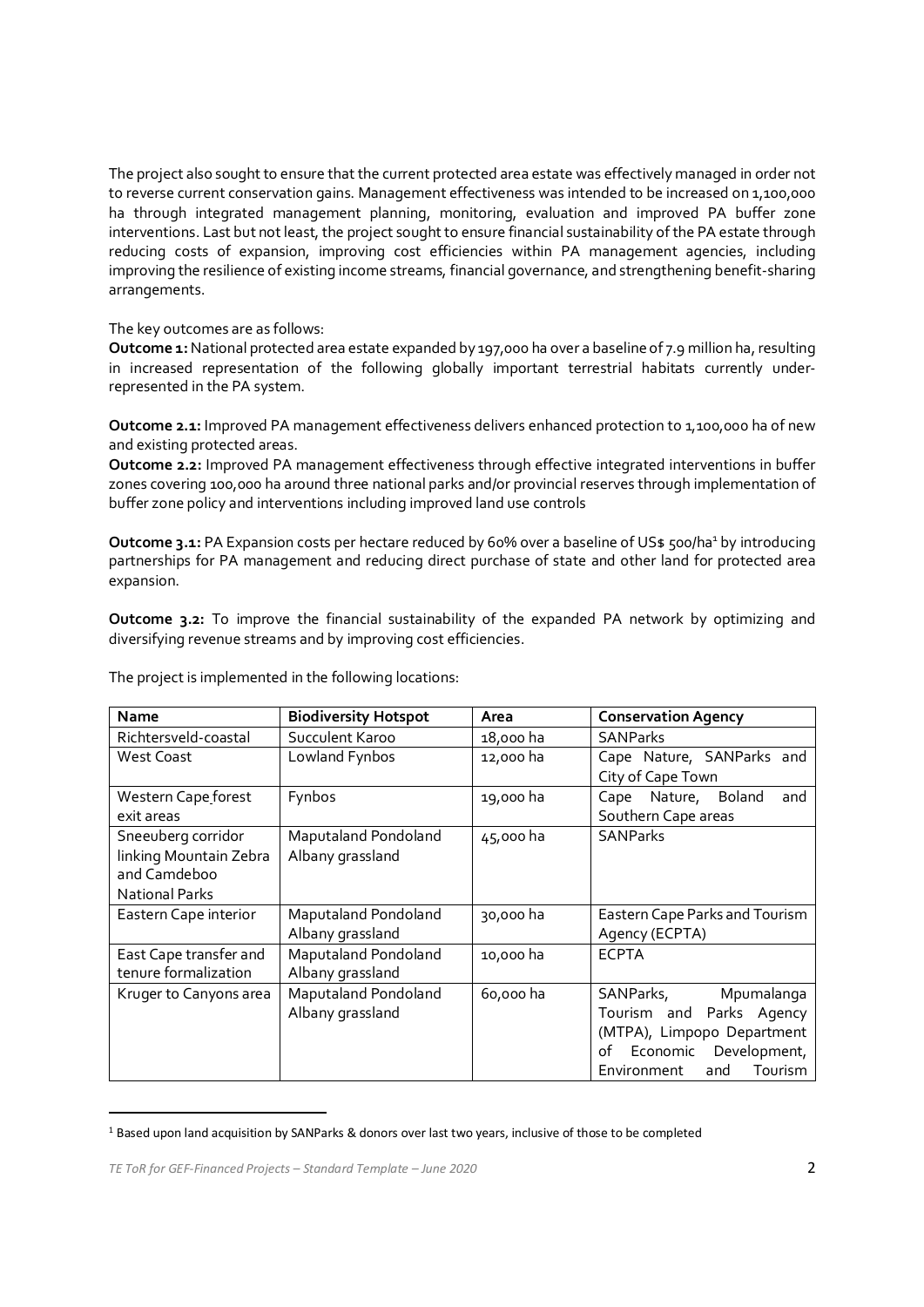| (LEDET), Kruger to Canyons<br>(K2C) biosphere region non- |  |
|-----------------------------------------------------------|--|
| governmental organisation<br>(NGO)                        |  |

The project had allocated the following budget at the time of project inception:

| Total resources required US\$ 57,909,112.56 |                 |                   |  |
|---------------------------------------------|-----------------|-------------------|--|
| Total allocated resources:                  |                 | US\$ 9,350,000    |  |
| Regular<br>$\bullet$                        |                 | US\$ 9,350,000    |  |
| $\Omega$                                    | GEF             | US\$ 8,550,000    |  |
| $\Omega$                                    | <b>UNDP</b>     | US\$800,000       |  |
| Other:<br>$\bullet$                         |                 | US\$48,559,112.56 |  |
| $\Omega$                                    | <b>SANParks</b> | US\$ 17,775,000   |  |

- o MTPA US\$ 8,250,000
- o CapeNatureUS\$ 7,200,000
- o ECPTA US\$ 8,500,000
- o LEDET US\$ 6,834,112.56

#### **3. TE PURPOSE**

The TE report will assess the achievement of project results against what was expected to be achieved, and draw lessons that can both improve the sustainability of benefits from this project, and aid in the overall enhancement of UNDP programming. Through generation of evidence and objective information, the TE will enable managers to make informed decisions and work strategically, even beyond project closure to ensure the sustainability ofthe project. Further, the TE will assess the impact of COVID-19 on the implementation of the project, especially relating to on-the-ground activities. The TE report promotes accountability and transparency, and assesses the extent of project accomplishments.

#### **4. TE APPROACH & METHODOLOGY**

The TE report must provide evidence-based information that is credible, reliable and useful.

The TE Consultancy Team will review all relevant sources of information including documents prepared during the preparation phase (i.e. PIF, UNDP Initiation Plan, UNDP Social and Environmental Screening Procedure/SESP) the Project Document, project reports including annual PIRs, project budget revisions, lesson learned reports, national strategic and legal documents, and any other materials that the team considers useful for this evidence-based evaluation. The TE team will review the baseline and midterm GEF focal area Tracking Tools submitted to theGEF atthe CEO endorsement and midterm stages and the terminal Tracking Tools that must be completed before the TE field mission begins.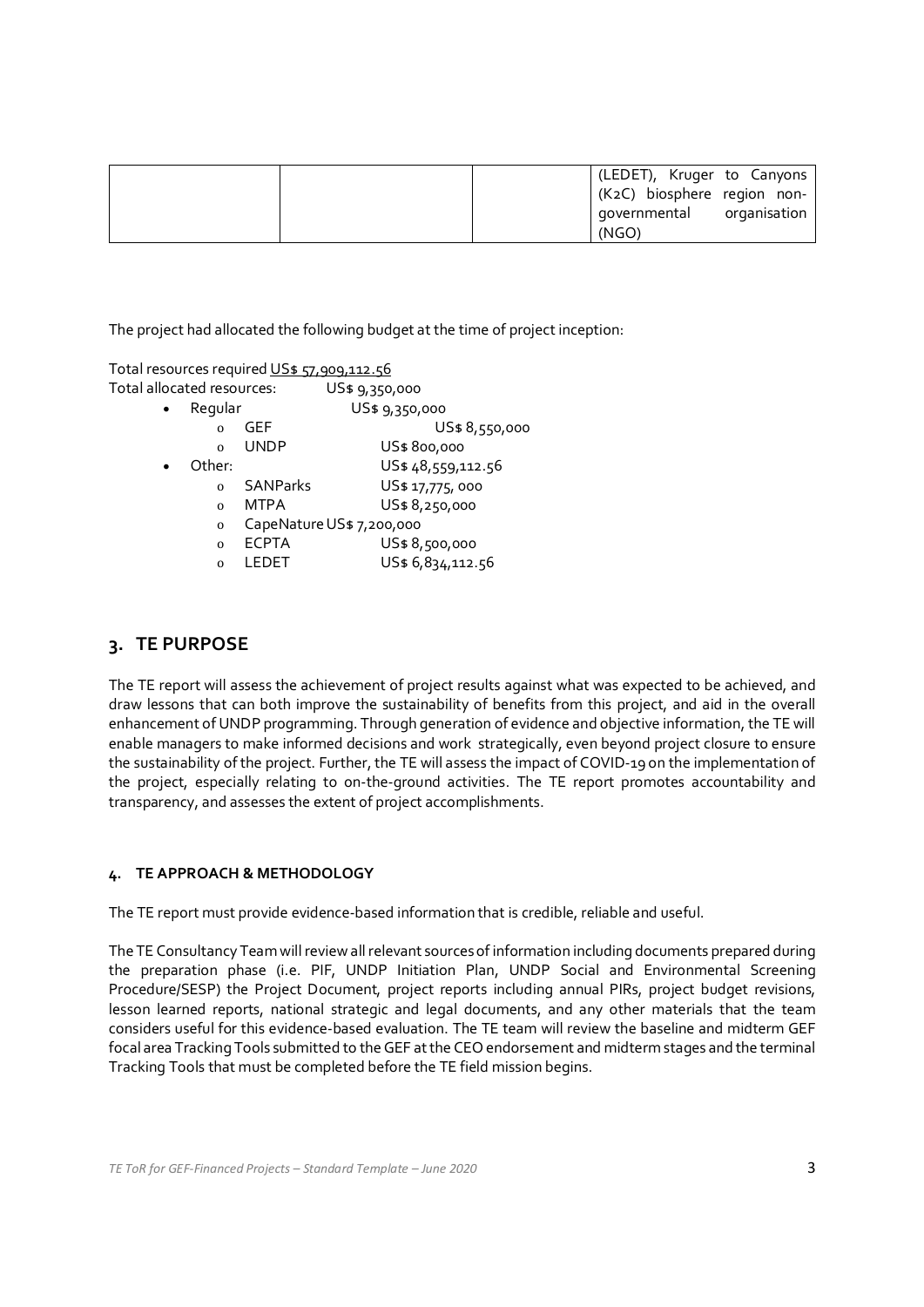The TE team is expected to follow a participatory and consultative approach ensuring close engagement with the Project Team, government counterparts, Implementing Partners, the UNDP Country Office, the Regional Technical Advisor, direct beneficiaries and other stakeholders.

This project was implemented simultaneously at three levels of PA management and low-cost expansion, namely at the national, agency and site levels. At the national level there were two key role players, i.e. the nationalDepartment of Forestry, Fisheries and Environment(DFFE) and theSANParks. SANParks tookoverall responsibility for project implementation and thus was accountable for both project and financial management. Projectimplementation was however managed in close collaboration with the project partners at the agency level and these were CapeNature, ECPTA, MTPA, LEDET and K2C.

At the time of project inception, additional stakeholders included: National Department of Public Works, National Department of Agriculture, Land Reform and Rural Development DALRRD), Northern Cape Nature Conservation, Western Cape Provincial Department of Public Works, Department of Human Settlements (Western Cape), University of Witwatersrand Rural Research Facility, Agricultural Research Council, University of Pretoria, Nelson Mandela Metropolitan University, District and local municipalities at all sites, Local communities and Community institutions, Richtersveld Sida !hub Community Property Association (CPA), Richtersveld Gemeenskap Bestuurs Kommitee (RGBK), Private land owners, Wilderness Foundation, Richtersveld Cultural and Botanical Association (RCBA), Cape West Coast Biosphere Reserve, Greater Limpopo Transfrontier Conservation Area (GLTFCA), Association of Water and Rural Development (AWARD), UNDP as the implementation agency (IA) and DBSA as a development facilitator through direct funding.

Engagement of stakeholders is vital to a successful TE. Stakeholder involvement for the TE should include interviews with the above stakeholders who have project responsibilities, including but not limited to DFFE, SANParks, CapeNature, ECPTA, and K2C, executing agencies, senior officials and task team/component leaders, key experts and consultants in the subject area, Project Board, project beneficiaries, academia, local government and CSOs, etc. Additionally, the TE team is expected to conduct field missions to as many project sites as possible (there are seven project sites through the country, but not all of them are easily accessible). Some of these sites are very far from airports (sometimes a 5-6 hr drive). The project beneficiaries - those furthest behind - are located at the project sites. The TE team will be met and guided by project personnel on the ground.

The specific design and methodology for the TE should emerge from consultations between the TE team and the above-mentioned parties regarding what is appropriate and feasible for meeting the TE purpose and objectives and answering the evaluation questions, given limitations of budget, time and data. The TE team must use gender-responsive methodologies and tools and ensure that gender equality and women's empowerment, as well as other cross-cutting issues such as persons with disabilities, human rights, socioeconomic and environmental impact and SDGs are incorporated into the TE report.

The final methodological approach including interview schedule, field visits and data to be used in the evaluation must be clearly outlined in the TE Inception Report and be fully discussed and agreed between UNDP, stakeholders and the TE team.

The final report must describe the full TE approach taken and the rationale for the approach making explicit the underlying assumptions, challenges, strengths and weaknesses about the methods and approach of the evaluation.

#### **4.1 COVID-19 considerations**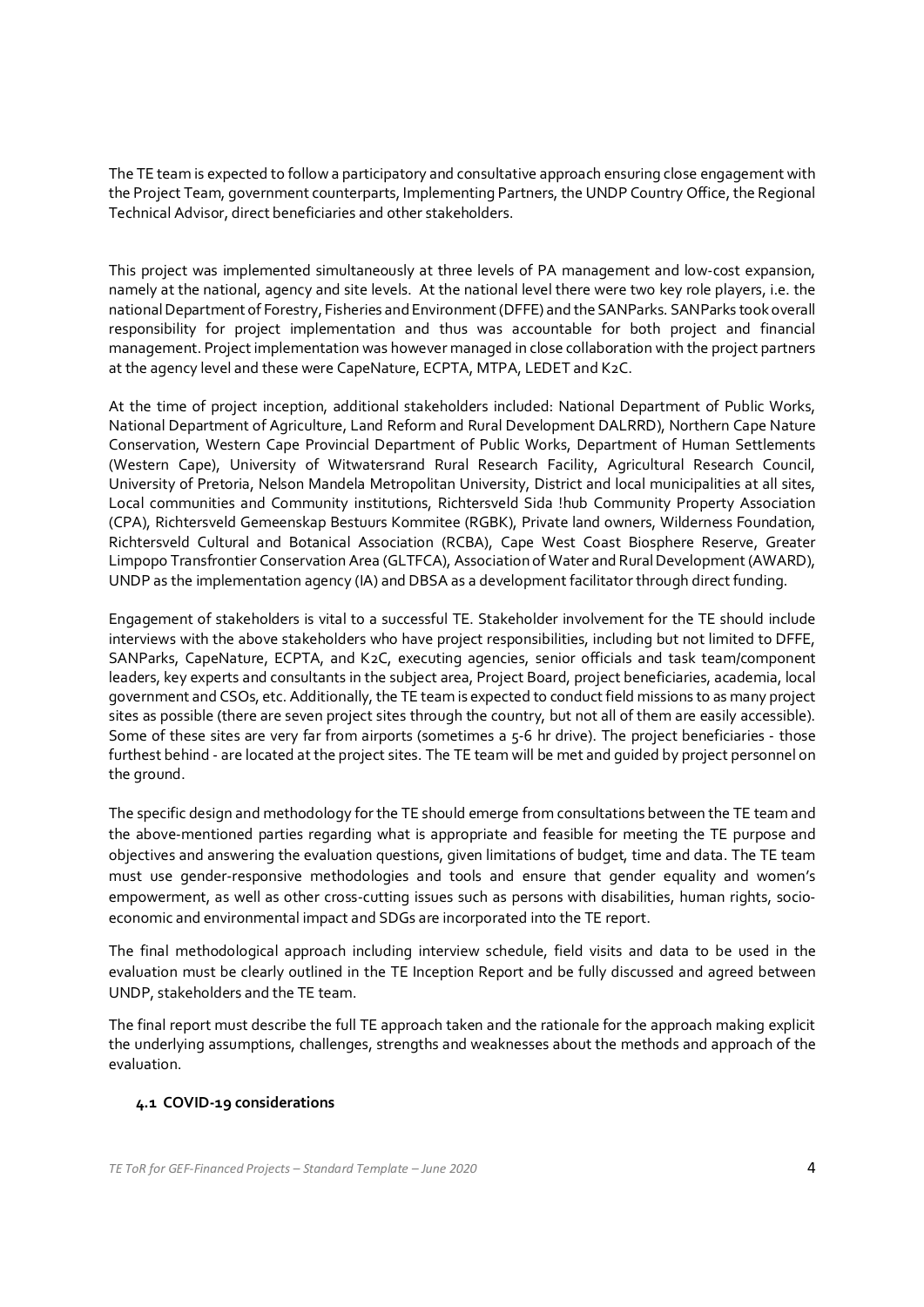COVID 19 has had a negative impact in the implementation rate of activities due to restricted travel. As of 10 August 2021, South Africa has a daily death rate of 189; and a 91.1% recovery rate. The number of confirmed cases of COVID-19 totals 75,201 deaths since the very start of the outbreak, as reported to WHO (see https://sacoronavirus.co.za/).

As of 10 August 2021, a total of 8,621,932 vaccine doses have been administered, indicating more than 10% vaccine penetration rate in the total population of the country.

Therefore, the TE methodology should take the above into account, and be prepared to be flexible with holding virtual meetings and possibly remote data collection techniques under the current pandemic.

The final methodological approach including interview schedule, field visits and data to be used in the TE should be clearly outlined in the Inception Report and be fully discussed and agreed first with UNDP.

If all or part of the TE is to be carried out virtually then consideration should be taken for stakeholder availability, ability or willingness to be interviewed remotely. In addition, their accessibility to the internet/computer may be an issue as many government and national counterparts may be working from home. These limitations must be reflected in the final TE report.

If a data collection/field mission is not possible then remote interviews may be undertaken through telephone or online (skype, zoom etc.). International consultants can work remotely with national evaluator support in the field if it is safe for them to operate and travel. No stakeholders, consultants or UNDP staff should be put in harm's way and safety is the key priority.

A short validation mission may be considered if it is confirmed to be safe for staff, consultants, stakeholders and if such a mission is possible within the TE schedule. Equally, qualified and independent national consultants can be hired to undertake the TE and interviews in country as long as it is safe to do so.

Consultants are highly encouraged to travel to the sites. However, in case that COVID\_19 travel restrictions will still be in place during the undertaking of the TE, SANParks (Project Management Unit, PMU) will ensure to facilitate virtual meetings are arranged. This will include interviews with key stakeholders at project sites to enable the TE team to get an actual feel of the situation on the ground. This immediate implication of the COVID 19 situation is that the TE consultants will need to do a lot of desk review. Additionally, the PMU will need to submit all the necessary documents so that the consultants are able to form a clear picture about the progress made on the project from the documentation. A further mitigation measure is that the TE team consists of two consultants, one of whom should be resident in South Africa, and able to travel to undertake domestic travel to project sites. It is important to note that this Assignment thus requires a TE team consisting of two individuals.

### **5. DETAILED SCOPE OF THE TE**

The TE will assess project performance against expectations set out in the project's Logical Framework/Results Framework (see ToRAnnex A). The TE will assess results according to the criteria outlined in the Guidance for TEs of UNDP-supported GEF-financed Projects http://web.undp.org/evaluation/guideline/documents/GEF/TE\_GuidanceforUNDP-supportedGEFfinancedProjects.pdf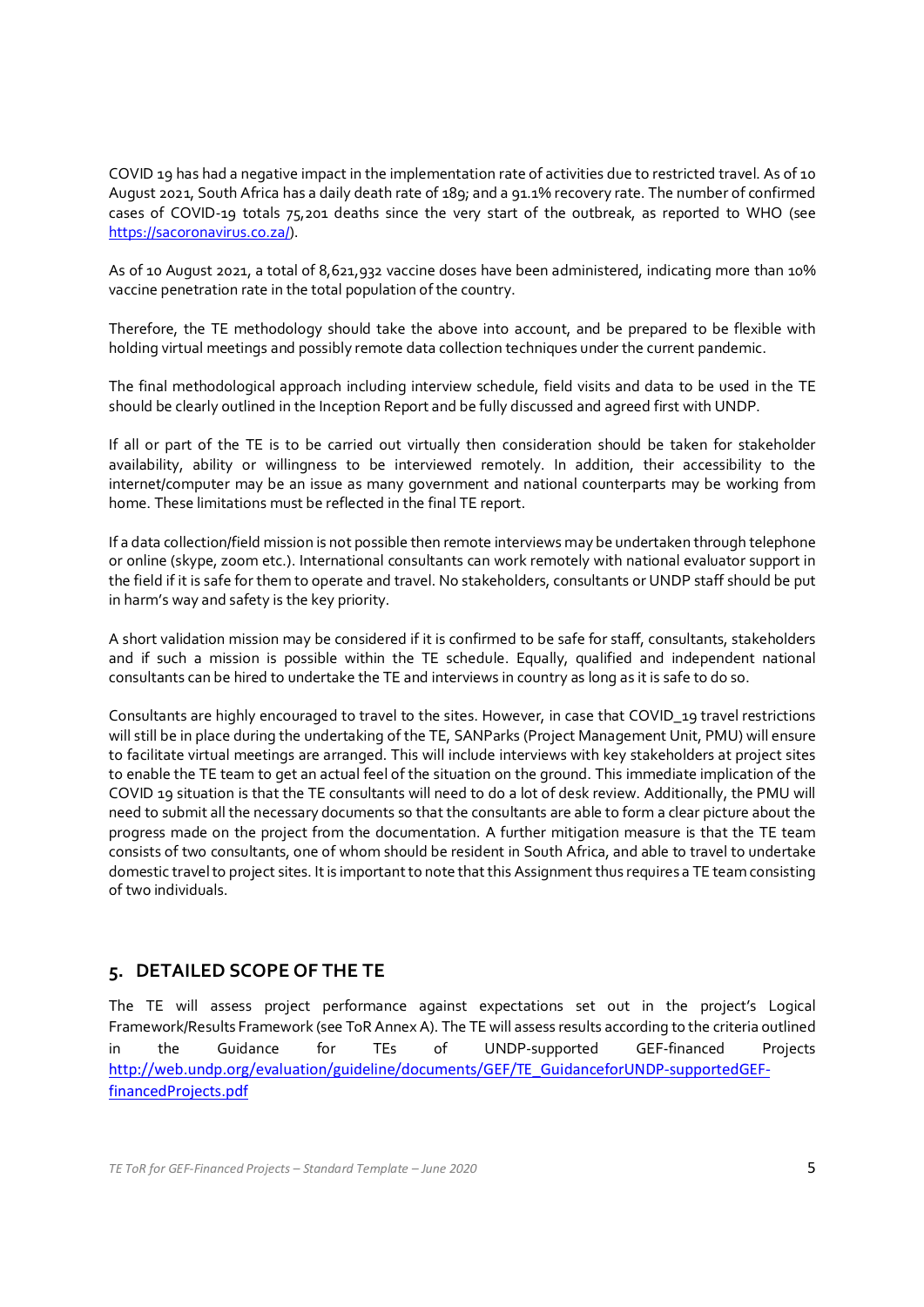The Findings section of the TE report will cover the topics listed below.A full outline ofthe TE report's content is provided in ToR Annex C.

The asterisk " $(*)$ " indicates criteria for which a rating is required.

Findings

- i. Project Design/Formulation
- · National priorities and country driven-ness
- · Linkages to international and regional development goals and strategies, and UNDP corporate goals, priorities, and strategic plan as well as country programme document (CPD)
- · Theory of Change
- · Gender equality and women's empowerment, vulnerable groups
- · Social and Environmental Standards (Safeguards), human rights
- · Analysis of Results Framework: project logic and strategy, indicators,
- · Assumptions and Risks
- · Knowledge, good practice, past lessons from other relevant projects (e.g. same focal area) incorporated into project design
- · UNDP and the county office's comparative advantage in the role envisioned by the project
- · Planned stakeholder participation
- · Linkages between project and other interventions within the sector
- · Management arrangements
- ii. Project Implementation
- · Adaptive management (changes to the project design and project outputs during implementation)
- · Actual stakeholder participation and partnership arrangements
- · Project Finance and Co-finance
- · Monitoring & Evaluation: design at entry (\*), implementation (\*) and overall M&E assessment (\*)
- · Implementing Agency (UNDP) (\*) and Executing Agency (\*), overall project oversight/implementation and execution (\*)
- · Risk Management, including Social and Environmental Standards (Safeguards)
- iii. Project Results
- · Assess the achievement of outcomes against indicators by reporting on the level of progress for each objective and outcome indicator at the time of the TE and noting final achievements
- Relevance (\*), Effectiveness (\*), Efficiency (\*) and overall project outcome (\*)
- · Sustainability: financial (\*) , socio-political (\*), institutional framework and governance (\*), environmental (\*), overall likelihood of sustainability (\*)
- · Country ownership
- · Gender equality and women's empowerment, vulnerable groups
- · Cross-cutting issues (poverty alleviation, improved governance, climate change mitigation and adaptation, disaster prevention and recovery, human rights, capacity development, South-South cooperation, knowledge management, volunteerism, etc., as relevant)
- · GEF Additionality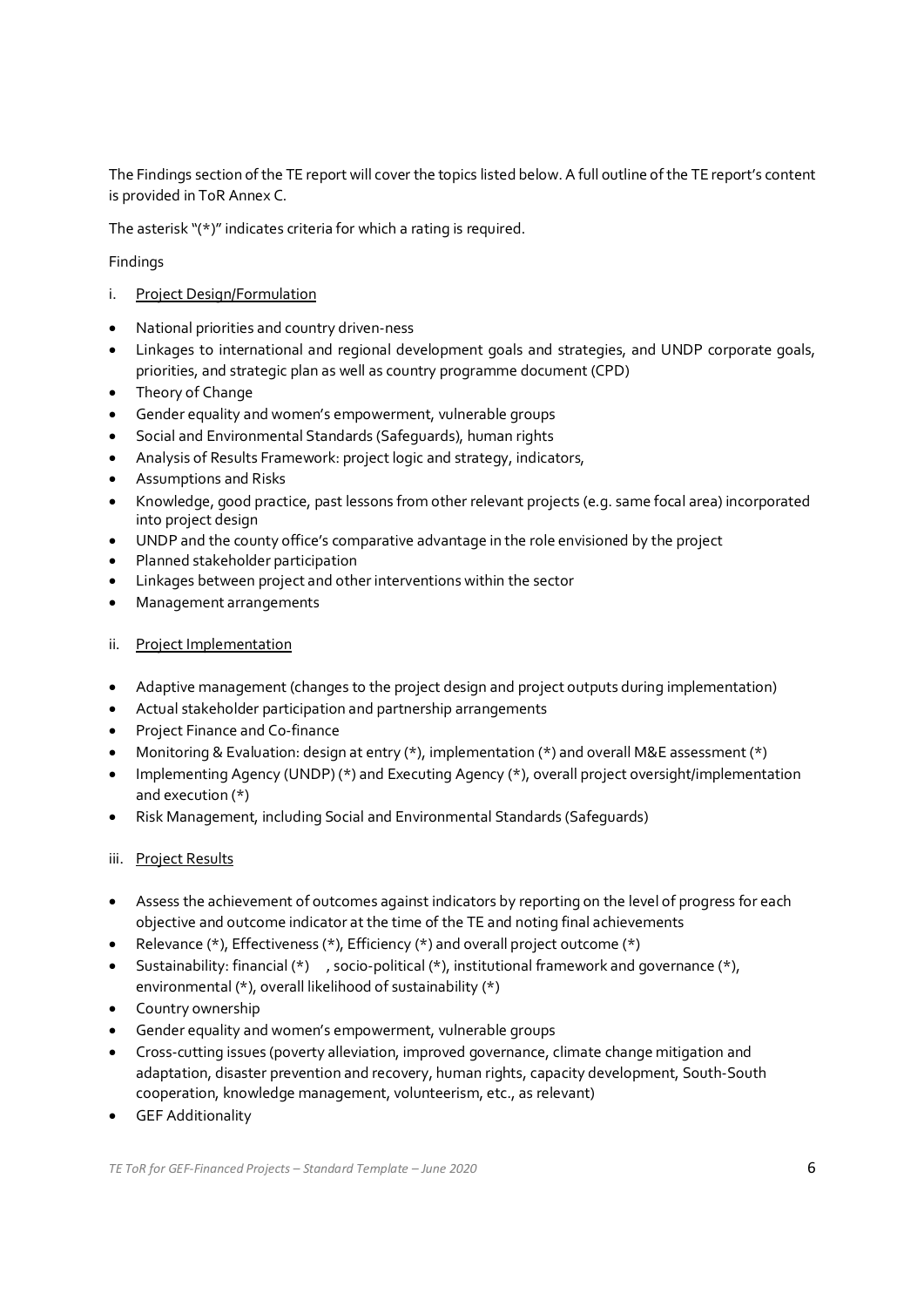- Catalytic Role / Replication Effect
- Progress to impact

Main Findings, Conclusions, Recommendations and Lessons Learned

- · The TE team will include a summary of the main findings of the TE report. Findings should be presented as statements of fact that are based on analysis of the data.
- The section on conclusions will be written based on the findings. Conclusions should be comprehensive and balanced statements that are well substantiated by evidence and logically connected to the TE findings. They should highlight the strengths, weaknesses and results of the project, respond to key evaluation questions and provide insights into the identification of and/or solutions to important problems or issues pertinent to project beneficiaries, UNDP and the GEF, including issues in relation to gender equality and women's empowerment.
- Recommendations should provide concrete, practical, feasible and targeted recommendations directed to the intended users of the evaluation about what actions to take and decisions to make. The recommendations should be specifically supported by the evidence and linked to the findings and conclusions around key questions addressed by the evaluation.
- The TE report should also include lessons that can be taken from the evaluation, including best practices in addressing issues relating to relevance, performance and success that can provide knowledge gained from the particular circumstance (programmatic and evaluation methods used, partnerships, financial leveraging, etc.) that are applicable to other GEF and UNDP interventions. When possible, the TE team should include examples of good practices in project design and implementation.
- It is important for the conclusions, recommendations and lessons learned of the TE report to incorporate gender equality and empowerment of women, and impact on vulnerable groups.

The TE report will include an Evaluation Ratings Table, as shown below:

### **ToR Table 2: Evaluation Ratings Table for** *Improving Management Effectiveness of the Protected Area Network project(PIMS 4943)*

| Monitoring & Evaluation (M&E)               | Rating <sup>2</sup> |
|---------------------------------------------|---------------------|
| M&E design at entry                         |                     |
| M&E Plan Implementation                     |                     |
| Overall Quality of M&E                      |                     |
| Implementation & Execution                  | Rating              |
| Quality of UNDP Implementation/Oversight    |                     |
| Quality of Implementing Partner Execution   |                     |
| Overall quality of Implementation/Execution |                     |
| <b>Assessment of Outcomes</b>               | Rating              |
| Relevance                                   |                     |
| <b>Effectiveness</b>                        |                     |
| Efficiency                                  |                     |

<sup>2</sup> Outcomes, Effectiveness, Efficiency, M&E, Implementation/Oversight & Execution, Relevance are rated on a 6-point scale: 6=Highly Satisfactory (HS), 5=Satisfactory (S), 4=Moderately Satisfactory (MS), 3=Moderately Unsatisfactory (MU), 2=Unsatisfactory (U), 1=Highly Unsatisfactory (HU). Sustainability is rated on a 4-point scale: 4=Likely (L), 3=Moderately Likely (ML), 2=Moderately Unlikely (MU), 1=Unlikely (U)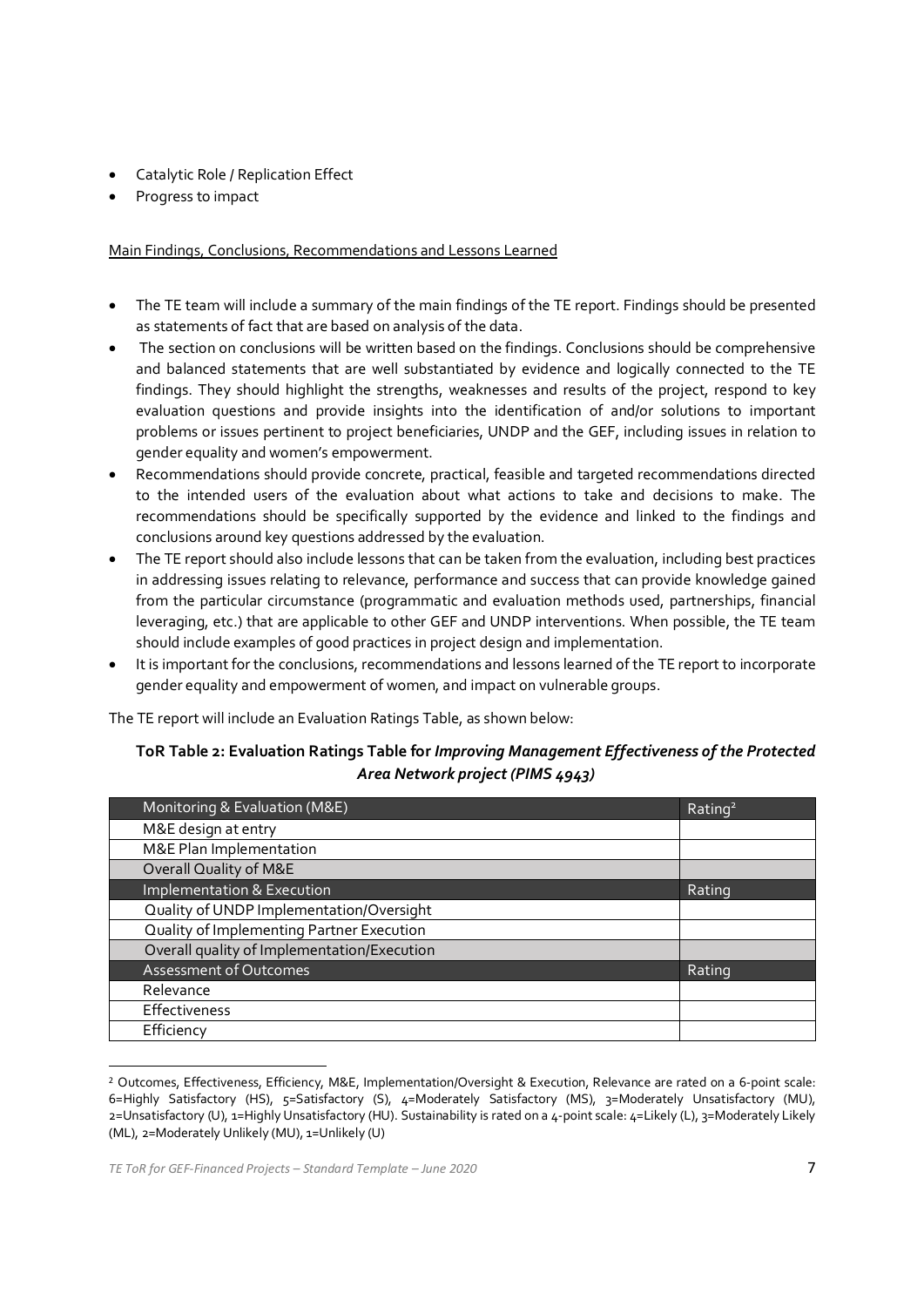| Rating |
|--------|
|        |
|        |
|        |
|        |
|        |
|        |

#### **6. TIMEFRAME**

The total duration of the TE will be approximately 35 over a time period of (10 weeks) starting on (15 September 2021). Flexibility is inherent in the timeframe for the TE, with additional time for implementing the TE virtually, recognising possible delays in accessing stakeholder groups due to COVID-19. Consideration may be given to a time contingency should the evaluation be delayed in any way due to COVID-19. The tentative TE timeframe is as follows:

| Timeframe                                                     | Activity                                                                                     |
|---------------------------------------------------------------|----------------------------------------------------------------------------------------------|
| (25-31 August 2021)                                           | Application period.                                                                          |
| (1-7 September 2021)                                          | Selection of TE team                                                                         |
| (Week of 20 September 2021)                                   | Preparation period for TE team (handover of documentation by<br>PMU)                         |
| (20-24 September 2021)                                        | Document review and preparation of TE Inception Report                                       |
| (28-30 September 2021) 2 days                                 | Finalization and Validation of TE Inception Report                                           |
| (15 October 2021) 15 days<br>(recommended 7-15)               | TE mission: stakeholder meetings, interviews, field visits, etc.                             |
| (30 October 2021)                                             | Mission wrap-up meeting & presentation of initial findings;<br>earliest end of TE mission    |
| (5 November2021) 5 days<br>(recommended 5-10)                 | Preparation of draft TE report                                                               |
| (15 20 November 2021)                                         | Circulation of draft TE report for comments                                                  |
| (25November 2021)                                             | Incorporation of comments on draft TE report into Audit Trail &<br>finalization of TE report |
| (30November 2021)                                             | Preparation and Issuance of Management Response                                              |
| (05 Decemeber 2021) - last PSC<br>meeting Pretoria/ Cape Town | Concluding Stakeholder Workshop (optional)                                                   |
| (30 November 2021)                                            | Expected date of full TE completion                                                          |

Options for site visits will be discussed at the Inception Meeting, and should be provided in the TE Inception Report.

#### **7. TE DELIVERABLES**

| # | Deliverable  | Description       | Timina                                    | Responsibilities       |
|---|--------------|-------------------|-------------------------------------------|------------------------|
|   | TE Inception | TE team clarifies | No later than 2                           | TE team submits        |
|   | Report       | objectives,       | weeks before the TE   Inception Report to |                        |
|   |              | methodology and   | mission: (30)                             | Commissioning Unit and |
|   |              | timing of the TE  | September 2021)                           | project management     |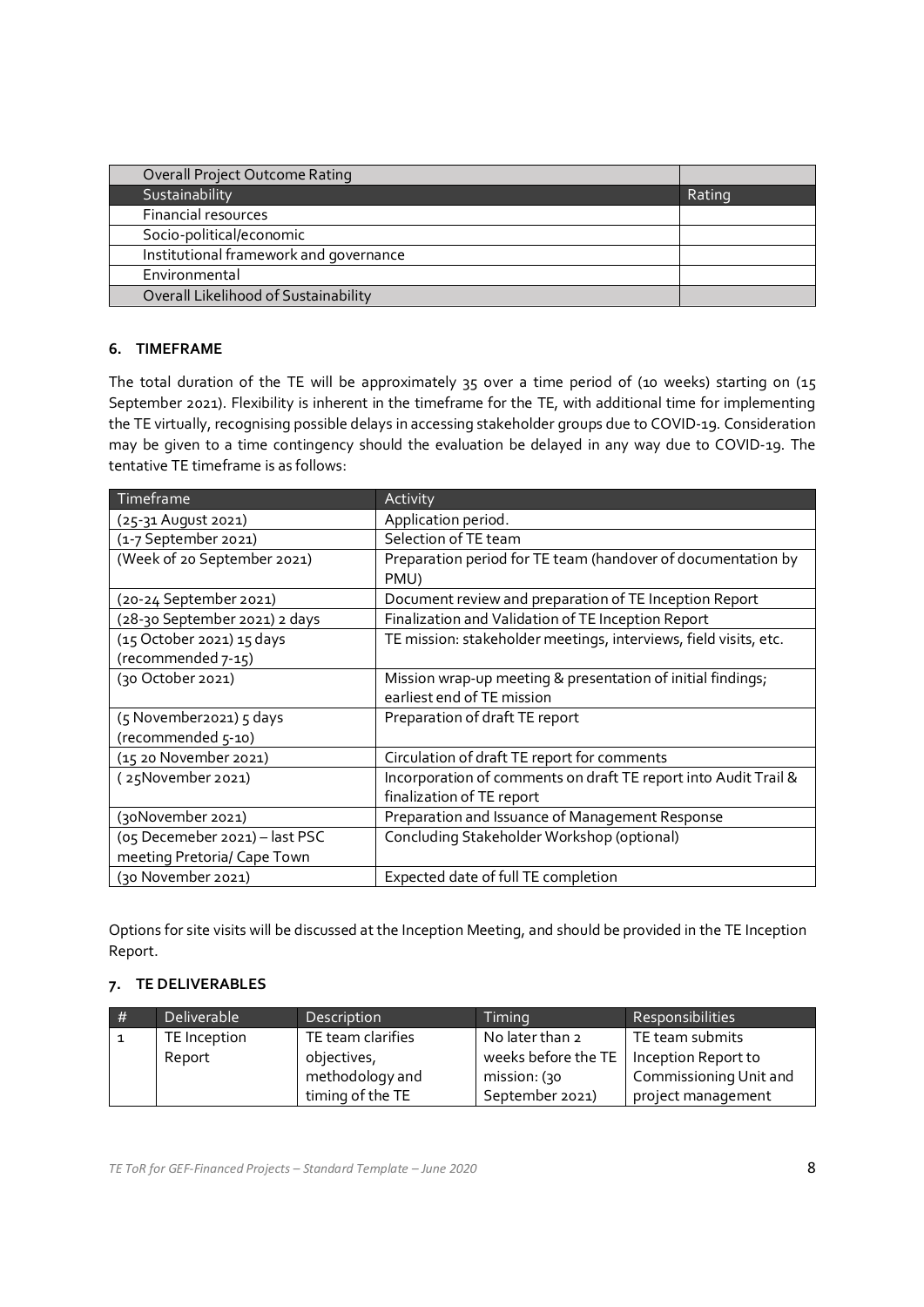| $\mathcal{L}$  | Presentation                      | Initial Findings                                                                                                                                                                                          | End of TE mission:<br>(30 October 2021)                                          | TE team presents to<br>Commissioning Unit and                                                          |
|----------------|-----------------------------------|-----------------------------------------------------------------------------------------------------------------------------------------------------------------------------------------------------------|----------------------------------------------------------------------------------|--------------------------------------------------------------------------------------------------------|
|                |                                   |                                                                                                                                                                                                           |                                                                                  | project management                                                                                     |
| 3              | Draft TE Report                   | Full draft report (using<br>quidelines on report<br>content in ToR Annex C)<br>with annexes                                                                                                               | Within 3 weeks of<br>end of TE mission:<br>(10 November 2021)                    | TE team submits to<br>Commissioning Unit;<br>reviewed by RTA, Project<br>Coordinating Unit, GEF<br>OFP |
| $\overline{5}$ | Final TE Report* +<br>Audit Trail | Revised final report and<br>TE Audit trail in which<br>the TE details how all<br>received comments<br>have (and have not)<br>been addressed in the<br>final TE report (See<br>template in ToR Annex<br>H) | Within 1 week of<br>receiving comments<br>on draft report: (25<br>November 2021) | TE team submits both<br>documents to the<br>Commissioning Unit                                         |

\*All final TE reports will be quality assessed by the UNDP Independent Evaluation Office (IEO). Details of the IEO's quality assessment of decentralized evaluations can be found in Section 6 of the UNDP Evaluation Guidelines. 3

### **8. TE ARRANGEMENTS**

The principal responsibility for managing the TE resides with the Commissioning Unit. The Commissioning Unit for this project's TE is UNDP South Africa Country Office.

The Commissioning Unit will contract the evaluators and ensure the timely provision of per diems and travel arrangements within the country for the TE team The Project Team will be responsible for liaising with the TE team to provide all relevant documents, set up stakeholder interviews, and arrange field visits.

### **9. TE TEAM COMPOSITION**

A TE team of two evaluators will conduct the TE – one team leader (with experience and exposure to projects and evaluations in other regions) and one team expert, resident in South Africa. This assignment is envisaged as a single contract, aimed at attracting a TE team of two individuals described here. The team leader will be responsible for identifying a suitable team expert. The team leader will lead the overall design and writing of the TE report, etc. The team expert will work in a support function, and, assess emerging trends with respect to regulatory frameworks, budget allocations, capacity building, work with the Project Team in developing the TE itinerary, and where necessary, will support field visits especially in lieu of covid-19 restrictions. The team leader will be the holder of this contract, and will be responsible for the deliverables of the contract. The team expert (national) will report to the team leader, and will be accountable to the team leader.

<sup>3</sup> Access at: http://web.undp.org/evaluation/guideline/section-6.shtml

*TE ToR for GEF-Financed Projects – Standard Template – June 2020* 9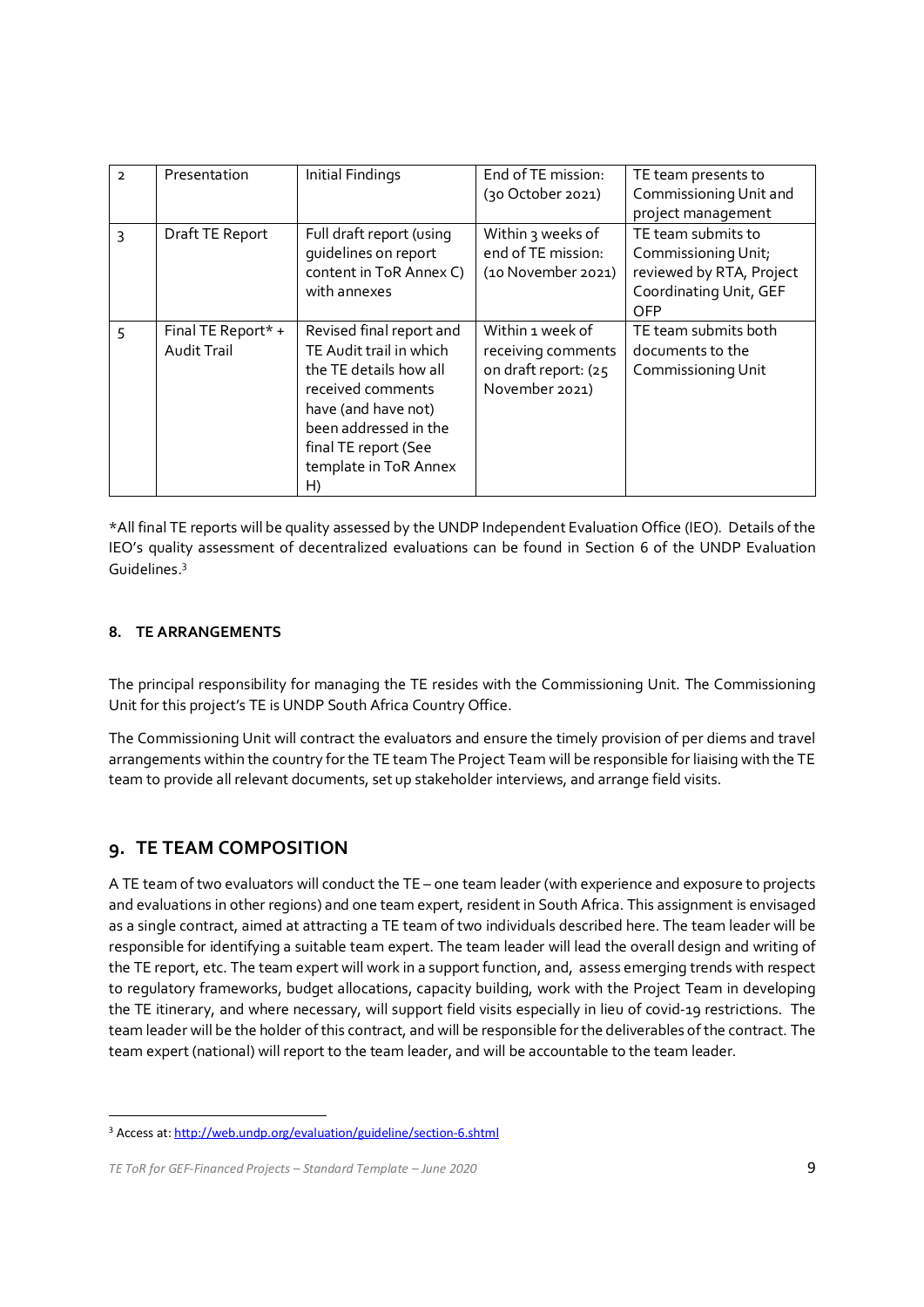The evaluator(s) cannot have participated in the project preparation, formulation and/or implementation (including the writing ofthe project document), must not have conducted this project's Mid-Term Review and should not have a conflict of interest with the project's related activities.

### Team Lead credentials:

#### Education

· Master's degree in Biodiversity and Conservation, Protected Area Management, Resource Economics, Development Studies, Environmental Management, or other closely related field;

#### Experience

- · Relevant experience with results-based management evaluation methodologies;
- · Experience applying SMART indicators and reconstructing or validating baseline scenarios;
- · Competence in adaptive management, as applied to GEF 5 Biodiversity Focal Area BD1: Improve Sustainability of Protected Area Systems and Management Effectiveness Tracking Tools (METT);
- Experience in evaluating projects;
- · Experience working in South Africa*;*
- · Experience in relevant technical areas for at least 10 years;
- · Demonstrated understanding of issues related to gender, human rights and experience in gender responsive evaluation and analysis;
- · Excellent communication skills;
- · Demonstrable analytical skills;
- · Project evaluation/review experience within United Nations system will be considered an asset.
- · Experience with implementing evaluations remotely will be considered an asset.

#### **Language**

· Fluency in written and spoken English.

#### Experience

- · Competence in adaptive management, as applied to Biodiversity
- · Demonstrated understanding of issues related to gender and Biodiversity experience in gender responsive evaluation and analysis;

Second Team member credentials:

#### Education

· Master's degree in Biodiversity and Conservation, Protected Area Management, Resource Economics, Development Studies, Environmental Management, or other closely related field;

#### Experience

· Relevant experience with results-based management evaluation methodologies;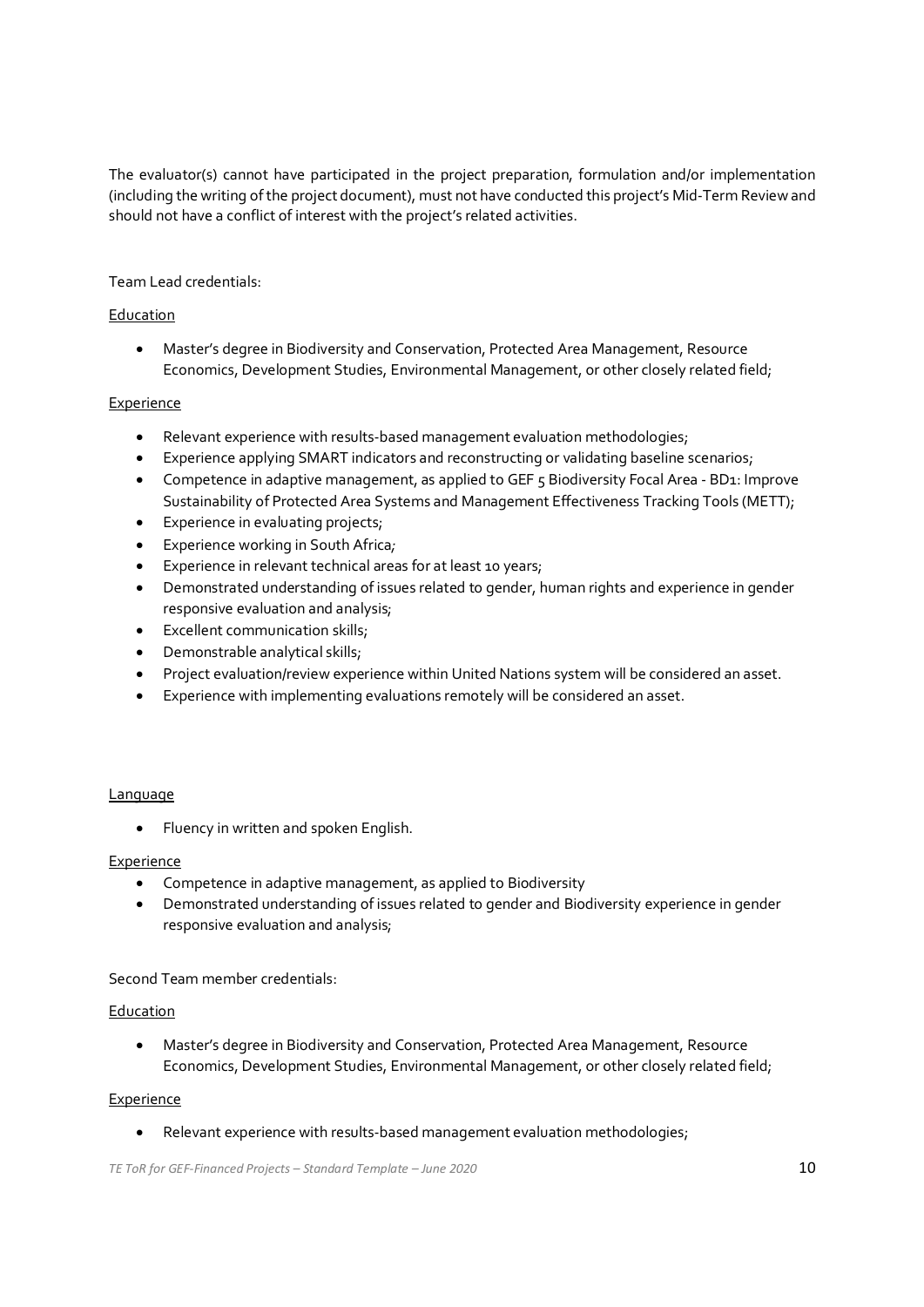- · Experience applying SMART indicators and reconstructing or validating baseline scenarios;
- · Experience in evaluating projects;
- · Should be a South African national, based in South Africa*;*
- · Experience working in South Africa
- Experience in relevant technical areas for at least five years;
- · Understanding of issues related to gender, human rights and experience in gender responsive evaluation and analysis;
- · Excellent communication skills;
- · Demonstrable analytical skills;
- · Project evaluation/review experience within United Nations system will be considered an asset.
- · Experience with implementing evaluations remotely will be considered an asset.

#### Language

- · Fluency in written and spoken English.
- · Knowledge of an additional local language

#### Experience

· Competence in adaptive management, as applied to Biodiversity

#### **10. EVALUATOR ETHICS**

The TE team will be held to the highest ethical standards and is required to sign a code of conduct upon acceptance of the assignment. This evaluation will be conducted in accordance with the principles outlined in the UNEG 'Ethical Guidelines for Evaluation'. The evaluator must safeguard the rights and confidentiality of information providers, interviewees and stakeholders through measures to ensure compliance with legal and other relevant codes governing collection of data and reporting on data. The evaluator must also ensure security of collected information before and after the evaluation and protocols to ensure anonymity and confidentiality of sources of information where that is expected. The information knowledge and data gathered in the evaluation process must also be solely used for the evaluation and not for other uses without the express authorization of UNDP and partners.

### **11.PAYMENT SCHEDULE**

- · 20% payment upon satisfactory delivery of the final TE Inception Report and approval by the Commissioning Unit
- · 40% payment upon satisfactory delivery of the draft TE report to the Commissioning Unit
- · 40% payment upon satisfactory delivery of the final TE report and approval by the Commissioning Unit and RTA (via signatures on the TE Report Clearance Form) and delivery of completed TE Audit Trail

Criteria for issuing the final payment of 40%<sup>4</sup>:

<sup>4</sup> The Commissioning Unit is obligated to issue payments to the TE team as soon as the terms under the ToR are fulfilled. If there is an ongoing discussion regarding the quality and completeness of the final deliverables that cannot be resolved between the Commissioning Unit and the TE team, the Regional M&E Advisor and Vertical Fund Directorate will be consulted. If needed, the Commissioning Unit's senior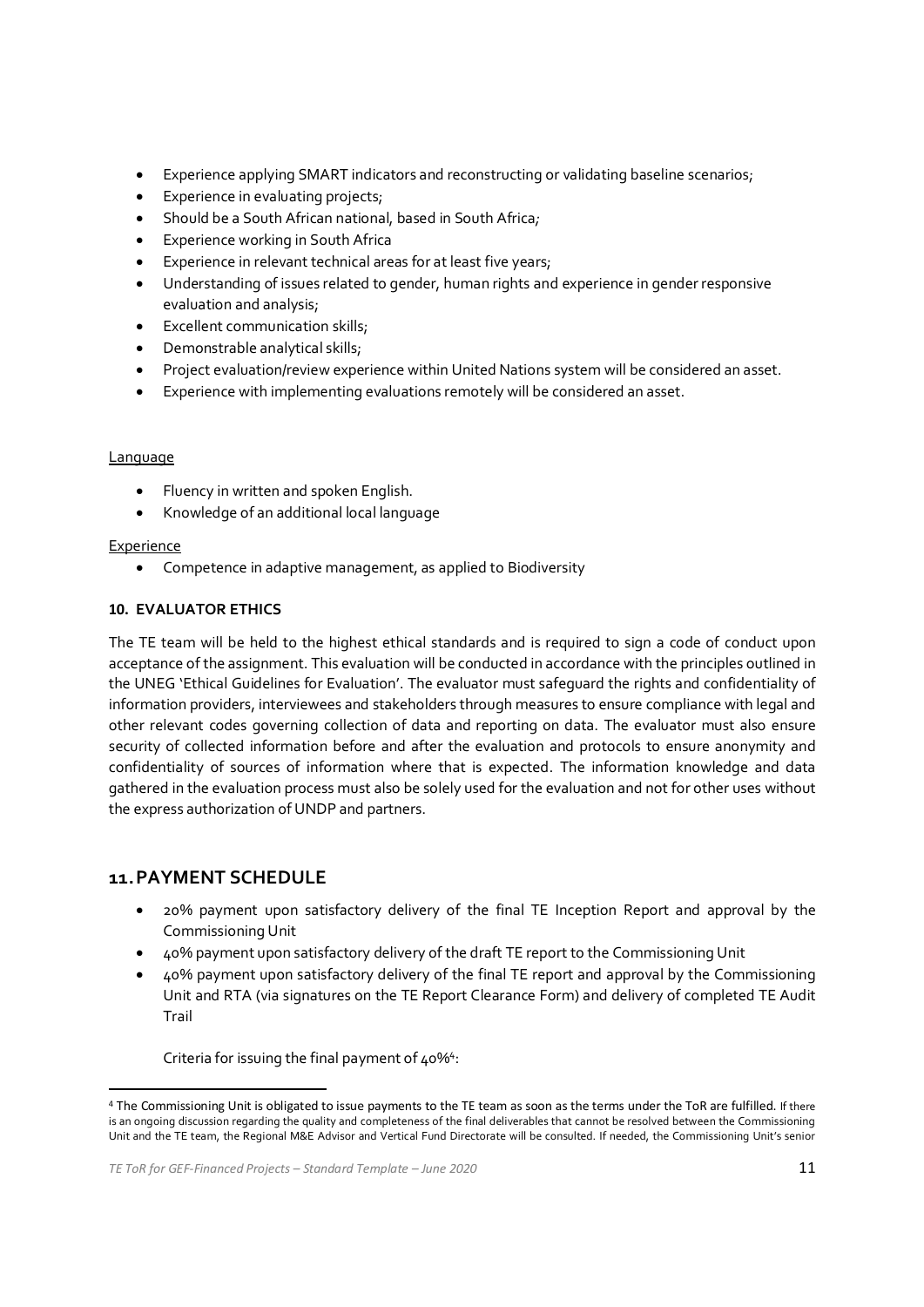- · The final TE report includes all requirements outlined in the TE TOR and is in accordance with the TE guidance.
- The final TE report is clearly written, logically organized, and is specific for this project (i.e. text has not been cut & pasted from other TE reports).
- · The Audit Trail includes responses to and justification for each comment listed.

In line with the UNDP's financial regulations, when determined by the Commissioning Unit and/or the consultant that a deliverable or service cannot be satisfactorily completed due to the impact of COVID-19 and limitations to the TE, that deliverable or service will not be paid.

Due to the current COVID-19 situation and its implications, a partial payment may be considered if the consultant invested time towards the deliverable but was unable to complete to circumstances beyond his/her control.

## **12. APPLICATION PROCESS 5**

Recommended Presentation of Proposal:

- a) **Letter of Confirmation of Interest and Availability** using the template <sup>6</sup> provided by UNDP;
- b) **CV** and a **Personal History Form** (P11 form<sup>7</sup>);
- c) Brief description **of approach to work/technical proposal** of why the teamconsiders themselves as the most suitable for the assignment, and a proposed methodology on how they will approach and complete the assignment; (max 1 page)
- d) **FinancialProposal** that indicates the all-inclusive fixed total contract price and all other travelrelated costs (such as flight ticket, per diem, etc), supported by a breakdown of costs, as per template attached to the Letter of Confirmation of Interest template. If an applicant is employed by an organization/company/institution, and he/she expects his/her employer to charge a management fee in the process of releasing him/her to UNDP under Reimbursable Loan Agreement (RLA), the applicant must indicate at this point, and ensure that all such costs are duly incorporated in the financial proposal submitted to UNDP.

All application materials should be submitted to the address (insert mailing address) in a sealed envelope indicating the following reference "Consultant for Terminal Evaluation of Improving Management Effectiveness of the Protected Area Network PIMS 4943" or by email at the following address ONLY: *(XXXXXXXXXXX)* by *(At 12:00 mid-day, on 31 August 2021)*. Incomplete applications will be excluded from further consideration.

**Criteria for Evaluation of Proposal:** Only those applications which are responsive and compliant will be evaluated. Offers will be evaluated according to the Combined Scoring method – where the educational background and experience on similar assignments will be weighted at 70% and the price proposal will weigh

<sup>5</sup> Engagement of evaluators should be done in line with guidelines for hiring consultants in the POPP https://popp.undp.org/SitePages/POPPRoot.aspx

management, Procurement Services Unit and Legal Support Office will be notified as well so that a decision can be made about whether or not to withhold payment of any amounts that may be due to the evaluator(s), suspend or terminate the contract and/or remove the individual contractor from any applicable rosters. See the UNDP Individual Contract Policy forfurther details:

https://popp.undp.org/\_layouts/15/WopiFrame.aspx?sourcedoc=/UNDP\_POPP\_DOCUMENT\_LIBRARY/Public/PSU\_Individual%20Contract\_In dividual%20Contract%20Policy.docx&action=default

<sup>6</sup>https://intranet.undp.org/unit/bom/pso/Support%20documents%20on%20IC%20Guidelines/Template%20for%20Confirmation%20of%20In terest%20and%20Submission%20of%20Financial%20Proposal.docx

<sup>7</sup> http://www.undp.org/content/dam/undp/library/corporate/Careers/P11\_Personal\_history\_form.doc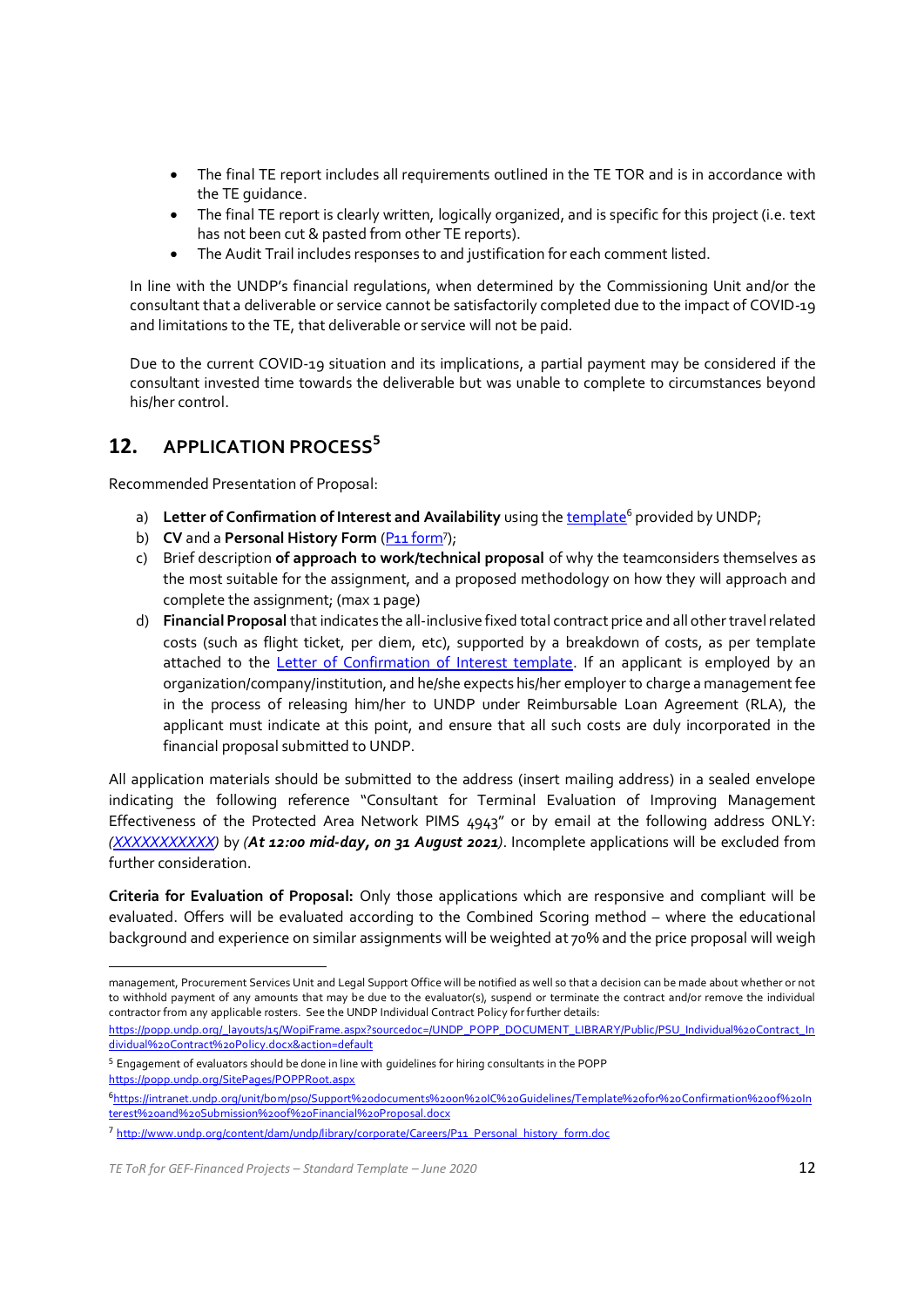as 30% of the total scoring. The applicant receiving the Highest Combined Score that has also accepted UNDP's General Terms and Conditions will be awarded the contract.

## **13.TOR ANNEXES**

- · ToR Annex A: Project Logical/Results Framework
- · ToR Annex B: Project Information Package to be reviewed by TE team
- · ToR Annex C: Content of the TE report
- · ToR Annex D: Evaluation Criteria Matrix template
- · ToR Annex E: UNEG Code of Conduct for Evaluators
- · ToR Annex F: TE Rating Scales
- · ToR Annex G: TE Report Clearance Form
- · ToR Annex H: TE Audit Trail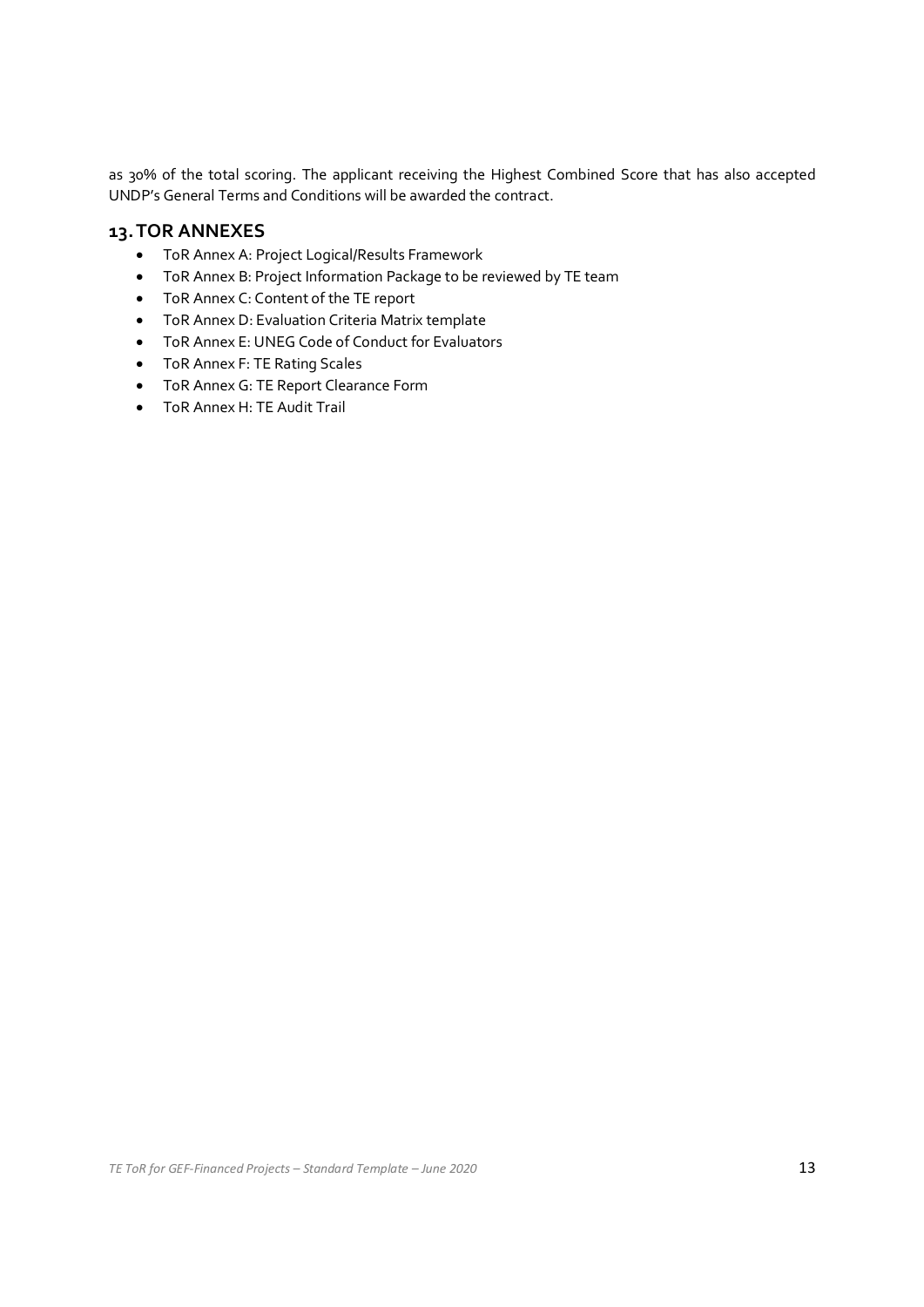# **ToR Annex A: Project Logical/Results Framework**

# **ToR Annex B: Project Information Package to be reviewed by TE team**

| #  | Item (electronic versions preferred if available)                                                                                                                                        |
|----|------------------------------------------------------------------------------------------------------------------------------------------------------------------------------------------|
| 1  | Project Identification Form (PIF)                                                                                                                                                        |
| 2  | <b>UNDP Initiation Plan</b>                                                                                                                                                              |
| 3  | Final UNDP-GEF Project Document with all annexes                                                                                                                                         |
| 4  | <b>CEO Endorsement Request</b>                                                                                                                                                           |
| 5  | UNDP Social and Environmental Screening Procedure (SESP) and associated management plans                                                                                                 |
|    | (if any)                                                                                                                                                                                 |
| 6  | Inception Workshop Report                                                                                                                                                                |
| 7  | Mid-Term Review report and management response to MTR recommendations                                                                                                                    |
| 8  | All Project Implementation Reports (PIRs)                                                                                                                                                |
| 9  | Progress reports (quarterly, semi-annual or annual, with associated workplans and financial                                                                                              |
|    | reports)                                                                                                                                                                                 |
| 10 | Oversight mission reports                                                                                                                                                                |
| 11 | Minutes of Project Board Meetings and of other meetings (i.e. Project Appraisal Committee                                                                                                |
|    | meetings)                                                                                                                                                                                |
| 12 | GEF Tracking Tools (from CEO Endorsement, midterm and terminal stages)                                                                                                                   |
| 13 | GEF/LDCF/SCCF Core Indicators (from PIF, CEO Endorsement, midterm and terminal stages);                                                                                                  |
|    | for GEF-6 and GEF-7 projects only                                                                                                                                                        |
| 14 | Financial data, including actual expenditures by project outcome, including management costs,                                                                                            |
|    | and including documentation of any significant budget revisions                                                                                                                          |
| 15 | Co-financing data with expected and actual contributions broken down by type of co-financing,<br>source, and whether the contribution is considered as investment mobilized or recurring |
|    | expenditures                                                                                                                                                                             |
| 16 | Audit reports                                                                                                                                                                            |
| 17 | Electronic copies of project outputs (booklets, manuals, technical reports, articles, etc.)                                                                                              |
| 18 | Sample of project communications materials                                                                                                                                               |
| 19 | Summary list of formal meetings, workshops, etc. held, with date, location, topic, and number of                                                                                         |
|    | participants                                                                                                                                                                             |
| 20 | Any relevant socio-economic monitoring data, such as average incomes / employment levels of                                                                                              |
|    | stakeholders in the target area, change in revenue related to project activities                                                                                                         |
| 21 | List of contracts and procurement items over ~US\$5,000 (i.e. organizations or companies                                                                                                 |
|    | contracted for project outputs, etc., except in cases of confidential information)                                                                                                       |
| 22 | List of related projects/initiatives contributing to project objectives approved/started after GEF                                                                                       |
|    | project approval (i.e. any leveraged or "catalytic" results)                                                                                                                             |
| 23 | Data on relevant project website activity - e.g. number of unique visitors per month, number of                                                                                          |
|    | page views, etc. over relevant time period, if available N/A                                                                                                                             |
| 24 | <b>UNDP Country Programme Document (CPD)</b>                                                                                                                                             |
| 25 | List/map of project sites, highlighting suggested visits                                                                                                                                 |
| 26 | List and contact details for project staff, key project stakeholders, including Project Board                                                                                            |
|    | members, RTA, Project Team members, and other partners to be consulted                                                                                                                   |
| 27 | Project deliverables that provide documentary evidence of achievement towards project                                                                                                    |
|    | outcomes                                                                                                                                                                                 |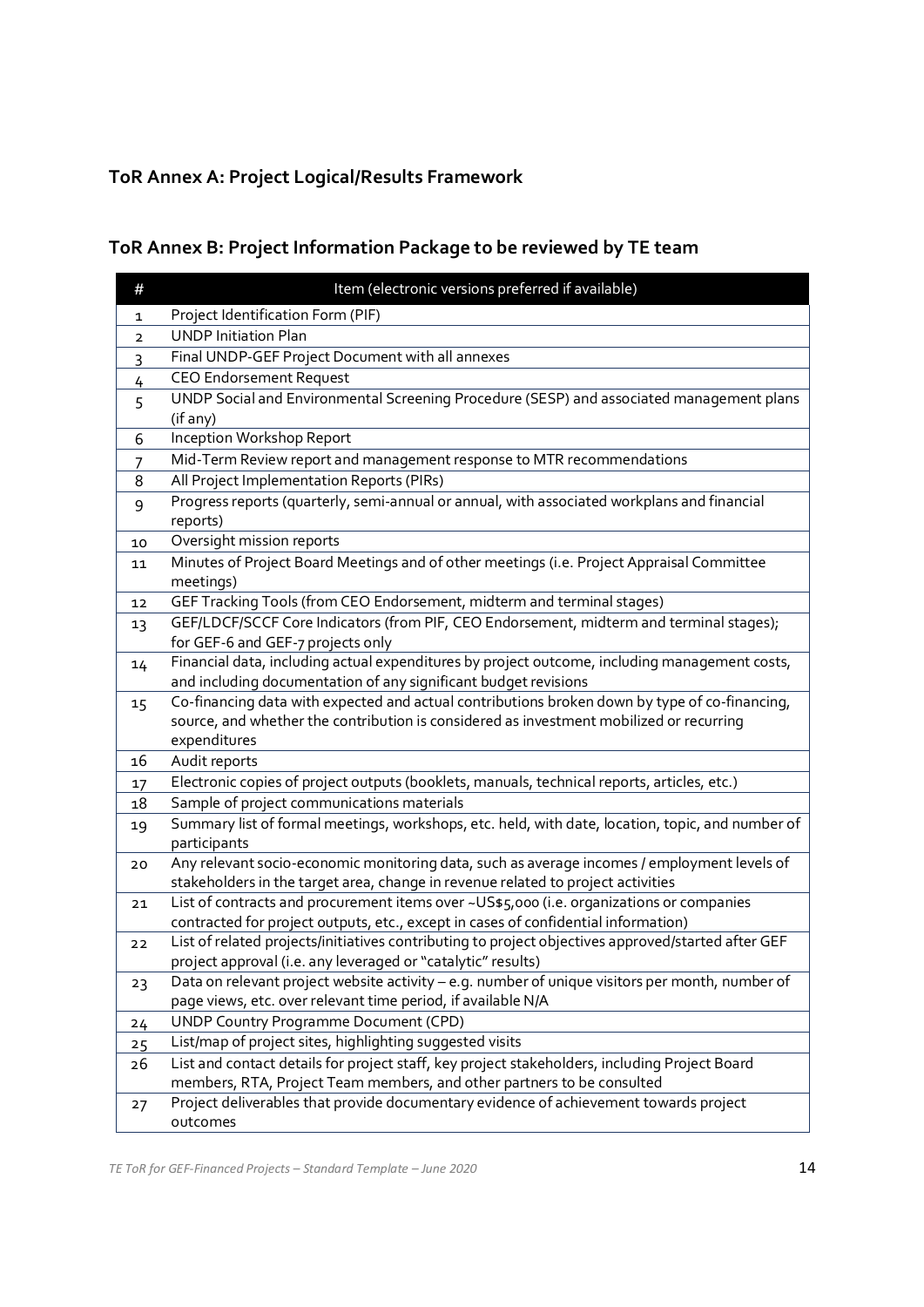*Additional documents, asrequired*

## **ToR Annex C: Content of the TE report**

- i. Title page
	- · Title of UNDP-supported GEF-financed project
	- · UNDP PIMS ID and GEF ID
	- · TE timeframe and date of final TE report
	- · Region and countries included in the project
	- · GEF Focal Area/Strategic Program
	- · Executing Agency, Implementing partner and other project partners
	- TE Team members
- ii. Acknowledgements
- iii. Table of Contents
- iv. Acronyms and Abbreviations
- 1. Executive Summary (3-4 pages)
	- · Project Information Table
	- · Project Description (brief)
	- · Evaluation Ratings Table
	- · Concise summary of findings, conclusions and lessons learned
	- · Recommendations summary table
- 2. Introduction (2-3 pages)
	- · Purpose and objective of the TE
	- · Scope
	- · Methodology
	- · Data Collection & Analysis
	- · Ethics
	- · Limitations to the evaluation
	- Structure of the TE report
- 3. Project Description (3-5 pages)
	- · Project start and duration, including milestones
	- Development context: environmental, socio-economic, institutional, and policy factors relevant to the project objective and scope
	- · Problems that the project sought to address, threats and barriers targeted
	- · Immediate and development objectives of the project
	- · Expected results
	- · Main stakeholders: summary list
	- Theory of Change
- 4. Findings

(in addition to a descriptive assessment, all criteria marked with (\*) must be given a rating8) 4.1 Project Design/Formulation

- · Analysis of Results Framework: project logic and strategy, indicators
- Assumptions and Risks
- · Lessons from other relevant projects (e.g. same focal area) incorporated into project design

<sup>8</sup> See ToR Annex F for rating scales.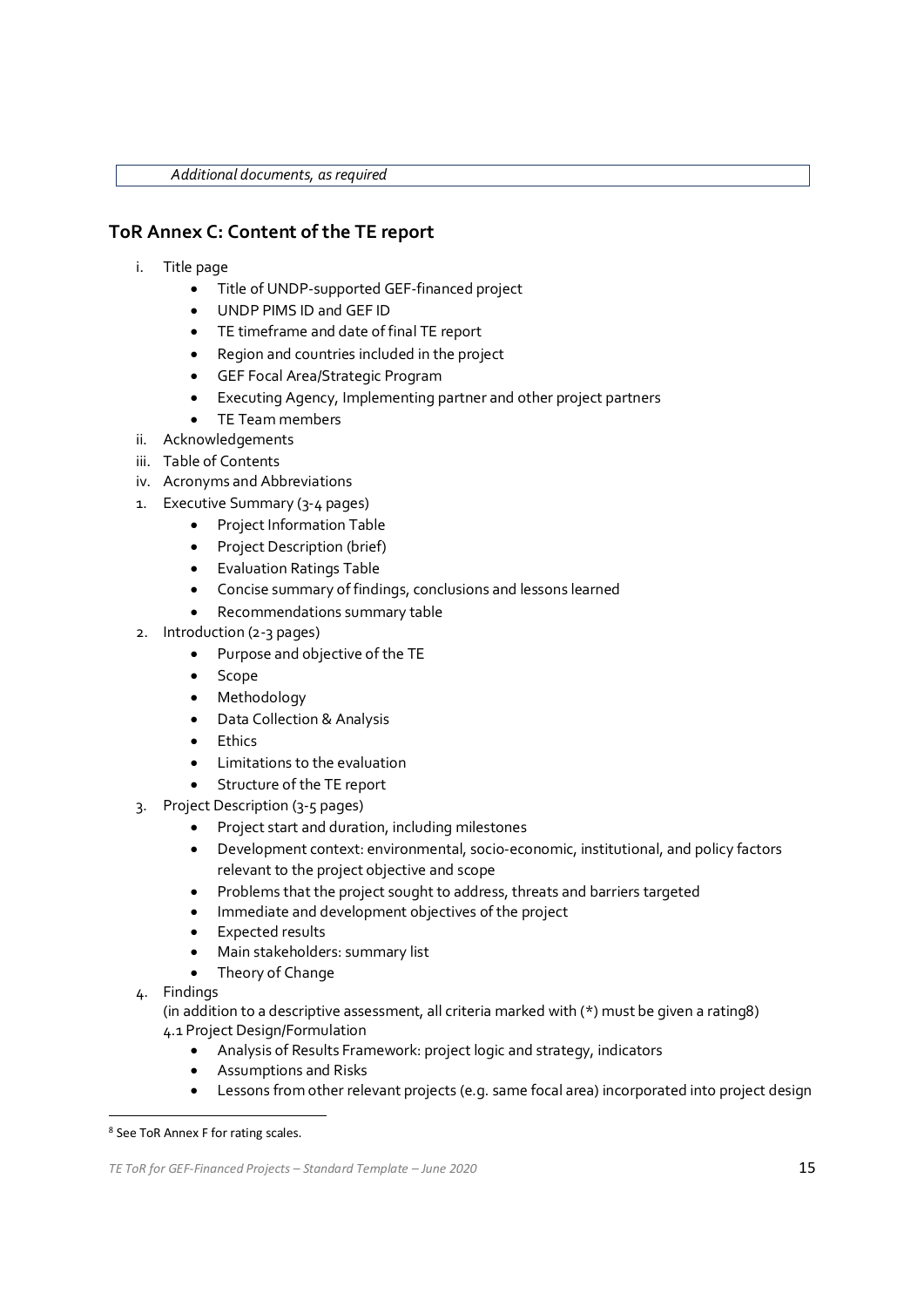- · Planned stakeholder participation
- · Linkages between project and other interventions within the sector
- 4.1 Project Implementation
	- · Adaptive management (changes to the project design and project outputs during implementation)
	- · Actual stakeholder participation and partnership arrangements
	- · Project Finance and Co-finance
	- · Monitoring & Evaluation: design at entry (\*), implementation (\*), and overall assessment of M&E (\*)
	- · UNDP implementation/oversight (\*) and Implementing Partner execution (\*), overall project implementation/execution (\*), coordination, and operational issues
	- · Risk Management, including Social and Environmental Standards (Safeguards)
- 4.2 Project Results and Impacts
	- · Progress towards objective and expected outcomes (\*)
	- $\bullet$  Relevance  $(*)$
	- Effectiveness (\*)
	- $\bullet$  Efficiency (\*)
	- · Overall Outcome (\*)
	- · Sustainability: financial (\*), socio-economic (\*), institutional framework and governance (\*), environmental (\*), and overall likelihood (\*)
	- · Country ownership
	- · Gender equality and women's empowerment
	- · Cross-cutting Issues
	- · GEF Additionality
	- · Catalytic/Replication Effect
	- · Progress to Impact
- 5. Main Findings, Conclusions, Recommendations & Lessons
	- · Main Findings
	- · Conclusions
	- · Recommendations
	- · Lessons Learned
- 6. Annexes
	- · TE ToR (excluding ToR annexes)
	- · TE Mission itinerary, including summary of field visits
	- · List of persons interviewed
	- · List of documents reviewed
	- · Evaluation Question Matrix (evaluation criteria with key questions, indicators, sources of data, and methodology)
	- · Questionnaire used and summary of results
	- Co-financing tables (if not include in body of report)
	- · TE Rating scales
	- · Signed Evaluation Consultant Agreement form
	- Signed UNEG Code of Conduct form
	- · Signed TE Report Clearance form
	- · *Annexed in a separate file*: TE Audit Trail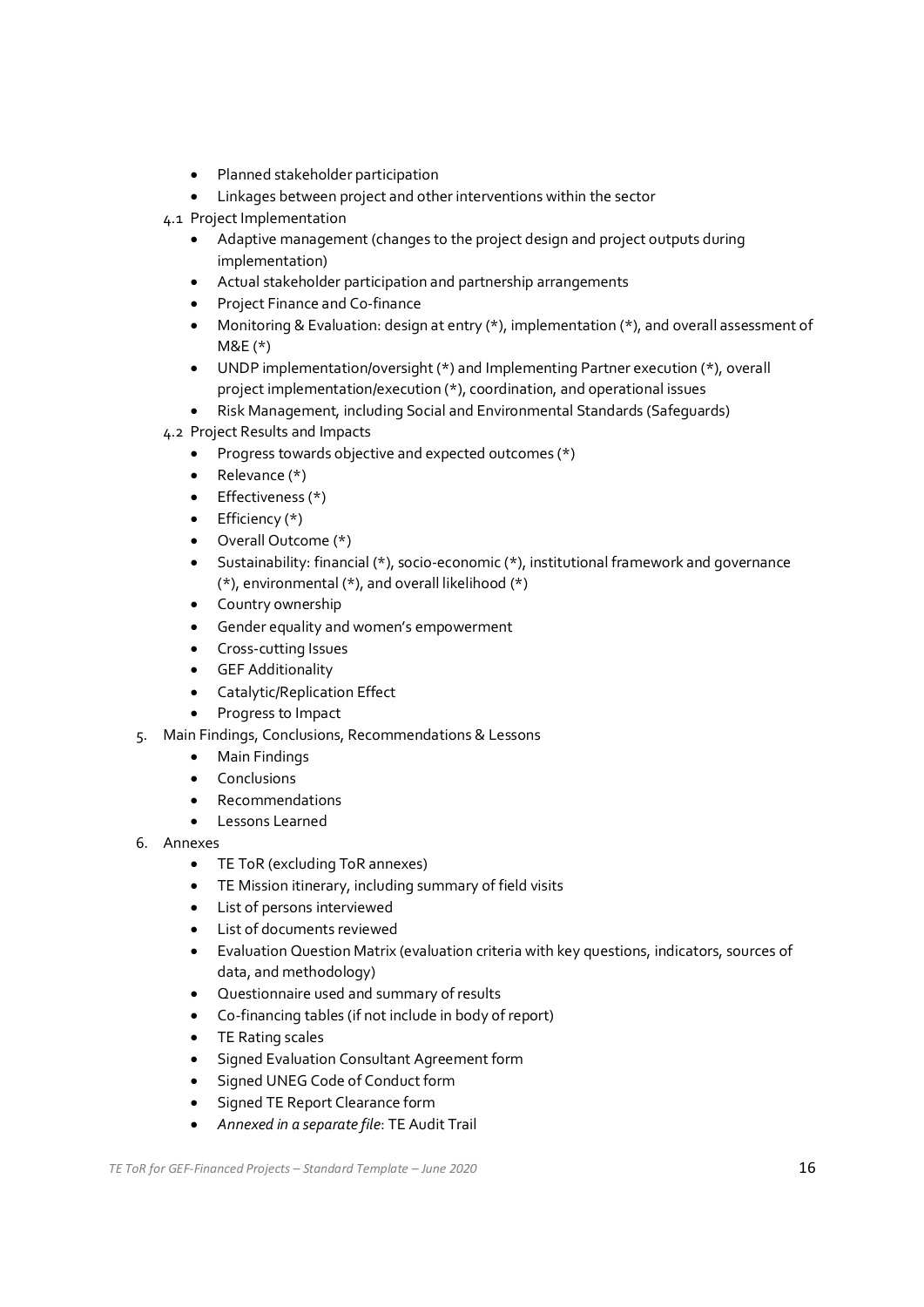· *Annexed in a separate file:* relevant terminal GEF/LDCF/SCCF Core Indicators or Tracking Tools, as applicable

## **ToR Annex D: Evaluation Criteria Matrix template**

| <b>Evaluative Criteria</b><br><b>Questions</b>                                                                                                                                                 | <b>Indicators</b>                                                                                                                                                                                     | <b>Sources</b>                                                                                                                                                          | Methodology                                                                                                                        |  |  |
|------------------------------------------------------------------------------------------------------------------------------------------------------------------------------------------------|-------------------------------------------------------------------------------------------------------------------------------------------------------------------------------------------------------|-------------------------------------------------------------------------------------------------------------------------------------------------------------------------|------------------------------------------------------------------------------------------------------------------------------------|--|--|
| Relevance: How does the project relate to the main objectives of the GEF Focal area, and to the                                                                                                |                                                                                                                                                                                                       |                                                                                                                                                                         |                                                                                                                                    |  |  |
|                                                                                                                                                                                                | environment and development priorities a the local, regional and national level?                                                                                                                      |                                                                                                                                                                         |                                                                                                                                    |  |  |
| (include evaluative<br>questions)                                                                                                                                                              | (i.e. relationships established,<br>level of coherence between<br>project design and<br>implementation approach,<br>specific activities conducted,<br>quality of risk mitigation<br>strategies, etc.) | (i.e. project documentation,<br>national policies or<br>strategies, websites, project<br>staff, project partners, data<br>collected throughout the TE<br>mission, etc.) | (i.e. document<br>analysis, data<br>analysis,<br>interviews with<br>project staff,<br>interviews with<br>stakeholders,<br>$etc.$ ) |  |  |
|                                                                                                                                                                                                |                                                                                                                                                                                                       |                                                                                                                                                                         |                                                                                                                                    |  |  |
|                                                                                                                                                                                                | Effectiveness: To what extent have the expected outcomes and objectives of the project been achieved?                                                                                                 |                                                                                                                                                                         |                                                                                                                                    |  |  |
|                                                                                                                                                                                                |                                                                                                                                                                                                       |                                                                                                                                                                         |                                                                                                                                    |  |  |
|                                                                                                                                                                                                |                                                                                                                                                                                                       |                                                                                                                                                                         |                                                                                                                                    |  |  |
| standards?                                                                                                                                                                                     | Efficiency: Was the project implemented efficiently, in line with international and national norms and                                                                                                |                                                                                                                                                                         |                                                                                                                                    |  |  |
|                                                                                                                                                                                                |                                                                                                                                                                                                       |                                                                                                                                                                         |                                                                                                                                    |  |  |
| Sustainability: To what extent are there financial, institutional, socio-political, and/or environmental risks to<br>sustaining long-term project results?                                     |                                                                                                                                                                                                       |                                                                                                                                                                         |                                                                                                                                    |  |  |
|                                                                                                                                                                                                |                                                                                                                                                                                                       |                                                                                                                                                                         |                                                                                                                                    |  |  |
| Gender equality and women's empowerment: How did the project contribute to gender equality and women's<br>empowerment?                                                                         |                                                                                                                                                                                                       |                                                                                                                                                                         |                                                                                                                                    |  |  |
|                                                                                                                                                                                                |                                                                                                                                                                                                       |                                                                                                                                                                         |                                                                                                                                    |  |  |
|                                                                                                                                                                                                |                                                                                                                                                                                                       |                                                                                                                                                                         |                                                                                                                                    |  |  |
|                                                                                                                                                                                                | Impact: Are there indications that the project has contributed to, or enabled progress toward reduced<br>environmental stress and/or improved ecological status?                                      |                                                                                                                                                                         |                                                                                                                                    |  |  |
|                                                                                                                                                                                                |                                                                                                                                                                                                       |                                                                                                                                                                         |                                                                                                                                    |  |  |
| (Expand the table to include questions for all criteria being assessed: Monitoring & Evaluation, UNDP<br>oversight/implementation, Implementing Partner Execution, cross-cutting issues, etc.) |                                                                                                                                                                                                       |                                                                                                                                                                         |                                                                                                                                    |  |  |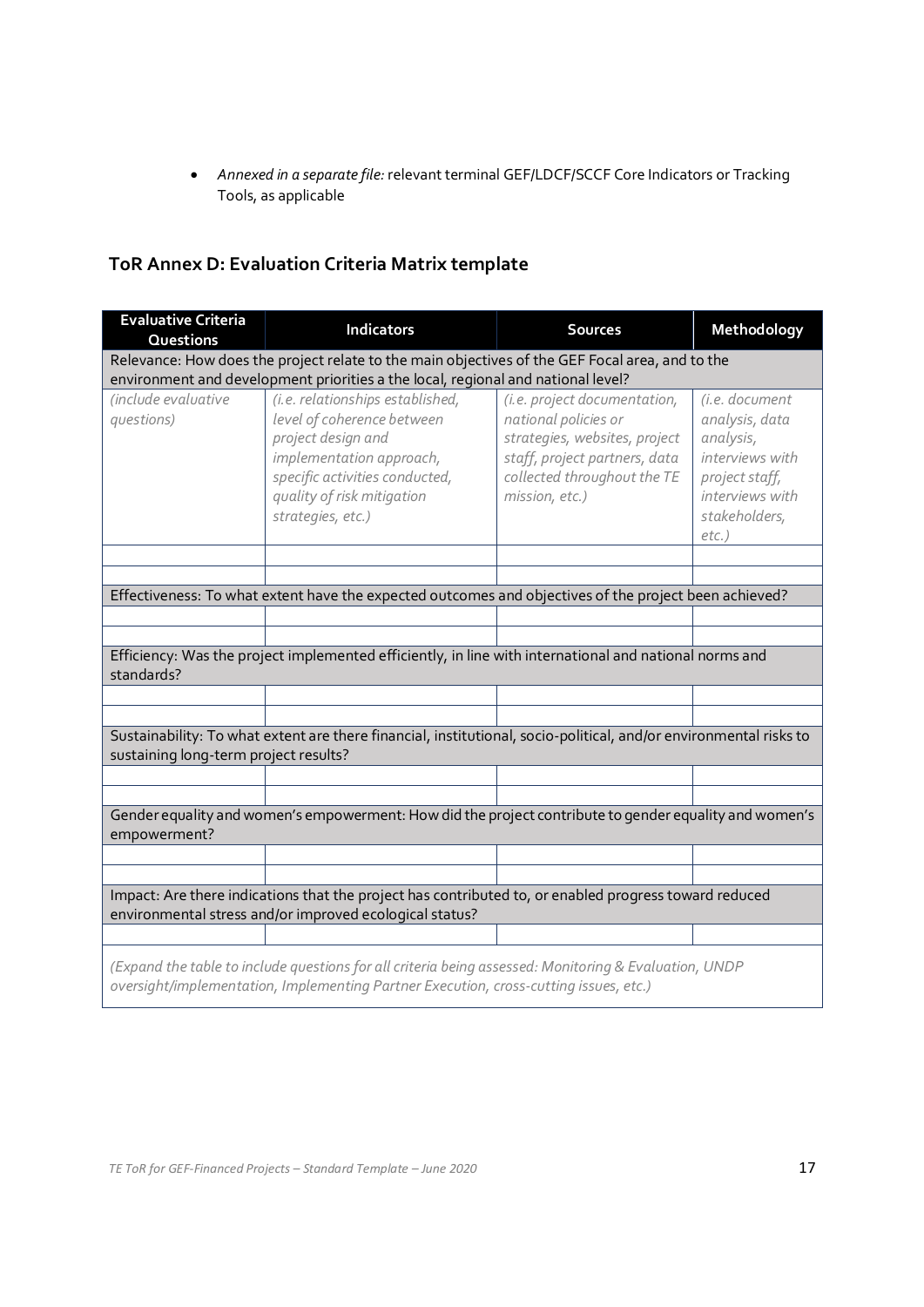**ToR Annex E: UNEG Code of Conduct for Evaluators**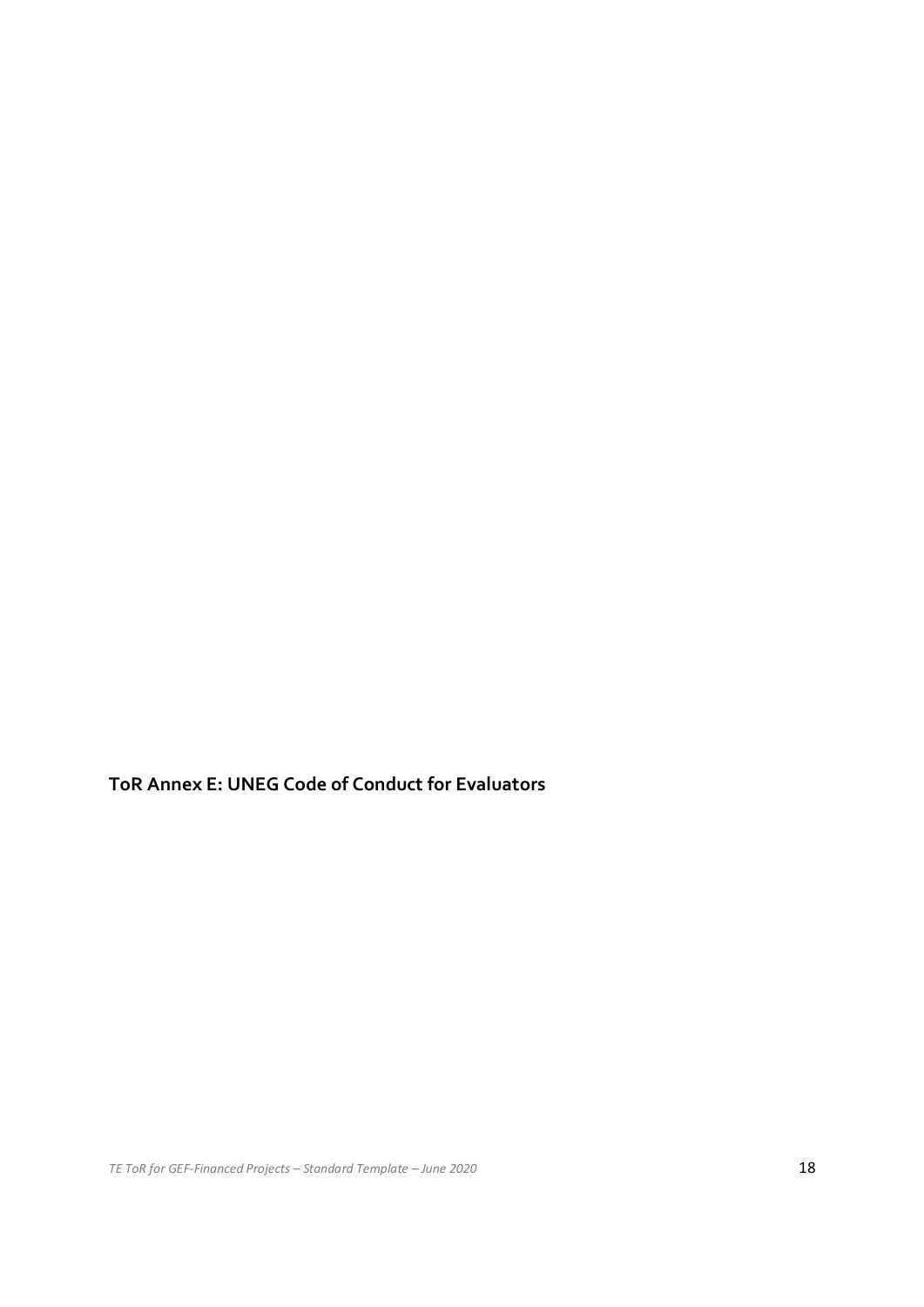Independence entails the ability to evaluate without undue influence or pressure by any party (including the hiring unit) and providing evaluators with free access to information on the evaluation subject. Independence provides legitimacy to and ensures an objective perspective on evaluations. An independent evaluation reduces the potential for conflicts of interest which might arise with self-reported ratings by those involved in the management of the project being evaluated. Independence is one of ten general principles for evaluations (together with internationally agreed principles, goals and targets: utility, credibility, impartiality, ethics, transparency, human rights and gender equality, national evaluation capacities, and professionalism).

#### **Evaluators/Consultants:**

1. Must presentinformation thatis complete and fair in its assessment of strengths and weaknesses so that decisions or actions taken are well founded.

- 7. Should reflect sound accounting procedures and be prudent in using the resources of the evaluation.
- 8. Must ensure that independence of judgement is maintained, and that evaluation findings and recommendations are independently presented.
- 9. Must confirm that they have not been involved in designing, executing or advising on the project being evaluated and did not carry out the project's Mid-Term Review.

#### **Evaluation Consultant Agreement Form**

| Agreement to abide by the Code of Conduct for Evaluation in the UN System:                                         |  |  |  |
|--------------------------------------------------------------------------------------------------------------------|--|--|--|
|                                                                                                                    |  |  |  |
| Name of Consultancy Organization (where relevant): ______________________________                                  |  |  |  |
| I confirm that I have received and understood and will abide by the United Nations Code of Conduct for Evaluation. |  |  |  |
|                                                                                                                    |  |  |  |
|                                                                                                                    |  |  |  |

<sup>2.</sup> Must disclose the full set of evaluation findings along with information on their limitations and have this accessible to all affected by the evaluation with expressed legal rights to receive results.

<sup>3.</sup> Should protect the anonymity and confidentiality of individual informants. They should provide maximum notice, minimize demands on time, and respect people's right not to engage. Evaluators must respect people's right to provide information in confidence, and must ensure that sensitive information cannot be traced to its source. Evaluators are not expected to evaluate individuals, and must balance an evaluation of management functions with this general principle.

<sup>4.</sup> Sometimes uncover evidence of wrongdoing while conducting evaluations. Such cases must be reported discreetly to the appropriate investigative body. Evaluators should consult with other relevant oversight entities when there is any doubt about if and how issues should be reported.

<sup>5.</sup> Should be sensitive to beliefs, manners and customs and act with integrity and honesty in their relations with all stakeholders. In line with the UN Universal Declaration of Human Rights, evaluators must be sensitive to and address issues of discrimination and gender equality. They should avoid offending the dignity and self-respect of those persons with whom they come in contact in the course of the evaluation. Knowing that evaluation might negatively affect the interests of some stakeholders, evaluators should conduct the evaluation and communicate its purpose and results in a way that clearly respects the stakeholders' dignity and self-worth.

<sup>6.</sup> Are responsible for their performance and their product(s). They are responsible for the clear, accurate and fair written and/or oral presentation of study imitations, findings and recommendations.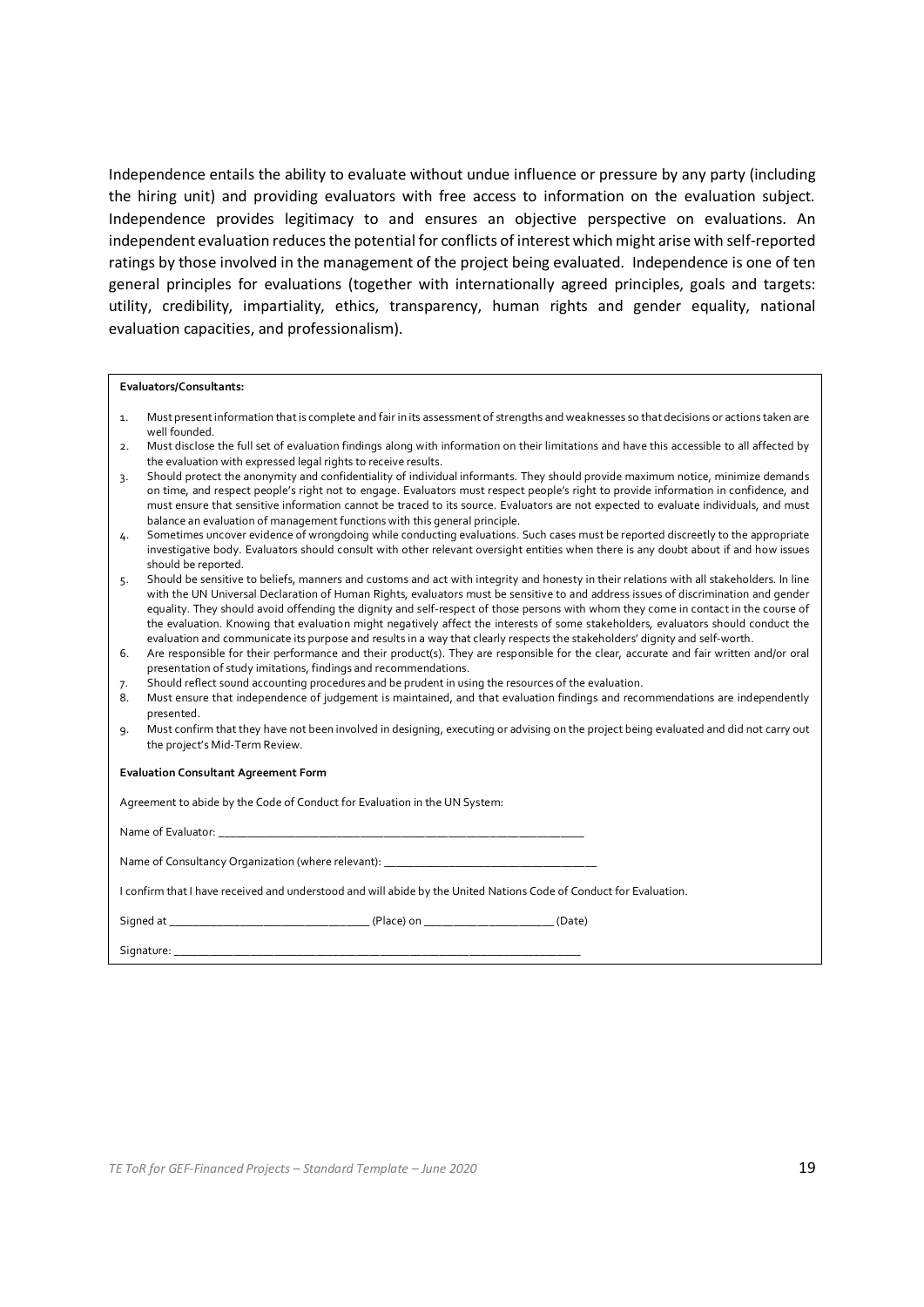## **ToR Annex F: TE Rating Scales**

| Ratings for Outcomes, Effectiveness, Efficiency,<br>M&E, Implementation/Oversight, Execution,                                                                                                                                                                                                                                                                                                                                                                                                                                                                                                                            | Sustainability ratings:                                                                                                                                                                                                                                                                                                                                                 |
|--------------------------------------------------------------------------------------------------------------------------------------------------------------------------------------------------------------------------------------------------------------------------------------------------------------------------------------------------------------------------------------------------------------------------------------------------------------------------------------------------------------------------------------------------------------------------------------------------------------------------|-------------------------------------------------------------------------------------------------------------------------------------------------------------------------------------------------------------------------------------------------------------------------------------------------------------------------------------------------------------------------|
| Relevance<br>$6$ = Highly Satisfactory (HS): exceeds<br>expectations and/or no shortcomings<br>5 = Satisfactory (S): meets expectations and/or no<br>or minor shortcomings<br>4 = Moderately Satisfactory (MS): more or less<br>meets expectations and/or some shortcomings<br>3 = Moderately Unsatisfactory (MU): somewhat<br>below expectations and/or significant<br>shortcomings<br>2 = Unsatisfactory (U): substantially below<br>expectations and/or major shortcomings<br>1 = Highly Unsatisfactory (HU): severe<br>shortcomings<br>Unable to Assess (U/A): available information<br>does not allow an assessment | $4$ = Likely (L): negligible risks to sustainability<br>3 = Moderately Likely (ML): moderate risks to<br>sustainability<br>2 = Moderately Unlikely (MU): significant risks to<br>sustainability<br>$1 =$ Unlikely (U): severe risks to sustainability<br>Unable to Assess (U/A): Unable to assess the<br>expected incidence and magnitude of risks to<br>sustainability |

## **ToR Annex G: TE Report Clearance Form**

| Terminal Evaluation Report for (Project Title & UNDP PIMS ID) Reviewed and Cleared By:                                                                                           |       |  |  |  |
|----------------------------------------------------------------------------------------------------------------------------------------------------------------------------------|-------|--|--|--|
| <b>Commissioning Unit (M&amp;E Focal Point)</b>                                                                                                                                  |       |  |  |  |
|                                                                                                                                                                                  |       |  |  |  |
|                                                                                                                                                                                  | Date: |  |  |  |
| <u> 1989 - Johann John Stoff, deutscher Stoffen und der Stoffen und der Stoffen und der Stoffen und der Stoffen u</u><br>Regional Technical Advisor (Nature, Climate and Energy) |       |  |  |  |
|                                                                                                                                                                                  |       |  |  |  |
|                                                                                                                                                                                  | Date: |  |  |  |
|                                                                                                                                                                                  |       |  |  |  |

## **ToR Annex H: TE Audit Trail**